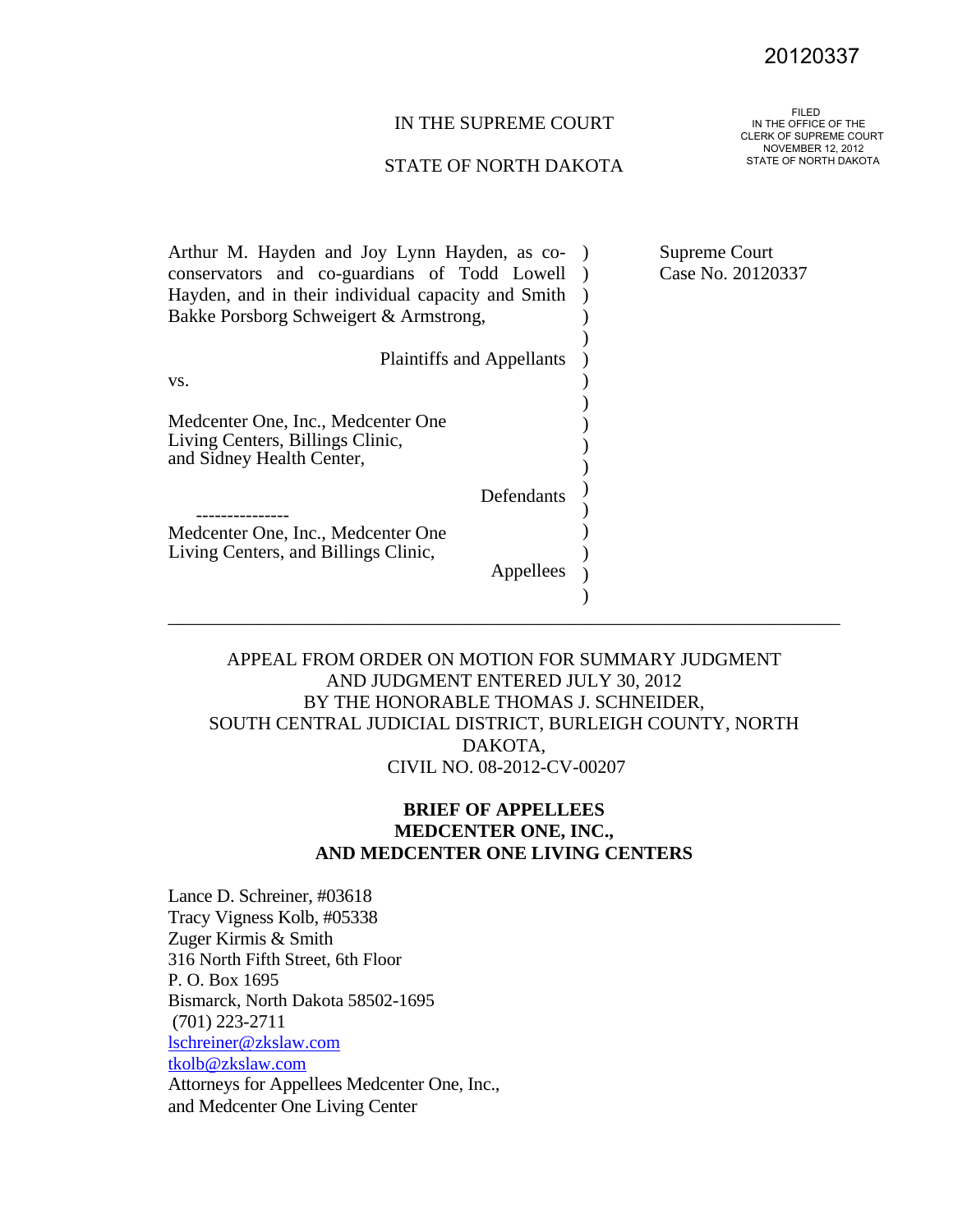# **TABLE OF CONTENTS**

| Medcenter One's services to Todd Hayden and payment from BCBS-TX9<br>I.                                                     |
|-----------------------------------------------------------------------------------------------------------------------------|
|                                                                                                                             |
| III. Smith Bakke's demand for payment from Medcenter One and threat to sue17                                                |
|                                                                                                                             |
|                                                                                                                             |
|                                                                                                                             |
| The Haydens' failure to invoke and comply with Rule 56(f) precludes any<br>I.                                               |
| II. The Haydens' personal liability was created by Smith Bakke under its retainer                                           |
| III. There is no legal precedent in North Dakota or elsewhere supporting Medcenter                                          |
| A. A health care provider that is paid for services it provided a patient/debtor<br>31                                      |
| B. The Haydens' failure to pay Smith Bakke's attorney fees does not support                                                 |
| C. The Haydens' equitable estoppel is contradicted by their pleadings and                                                   |
| D. The Haydens' lawsuit against BCBS-TX is a "remedy at law" that<br>precludes any equitable action against Medcenter One49 |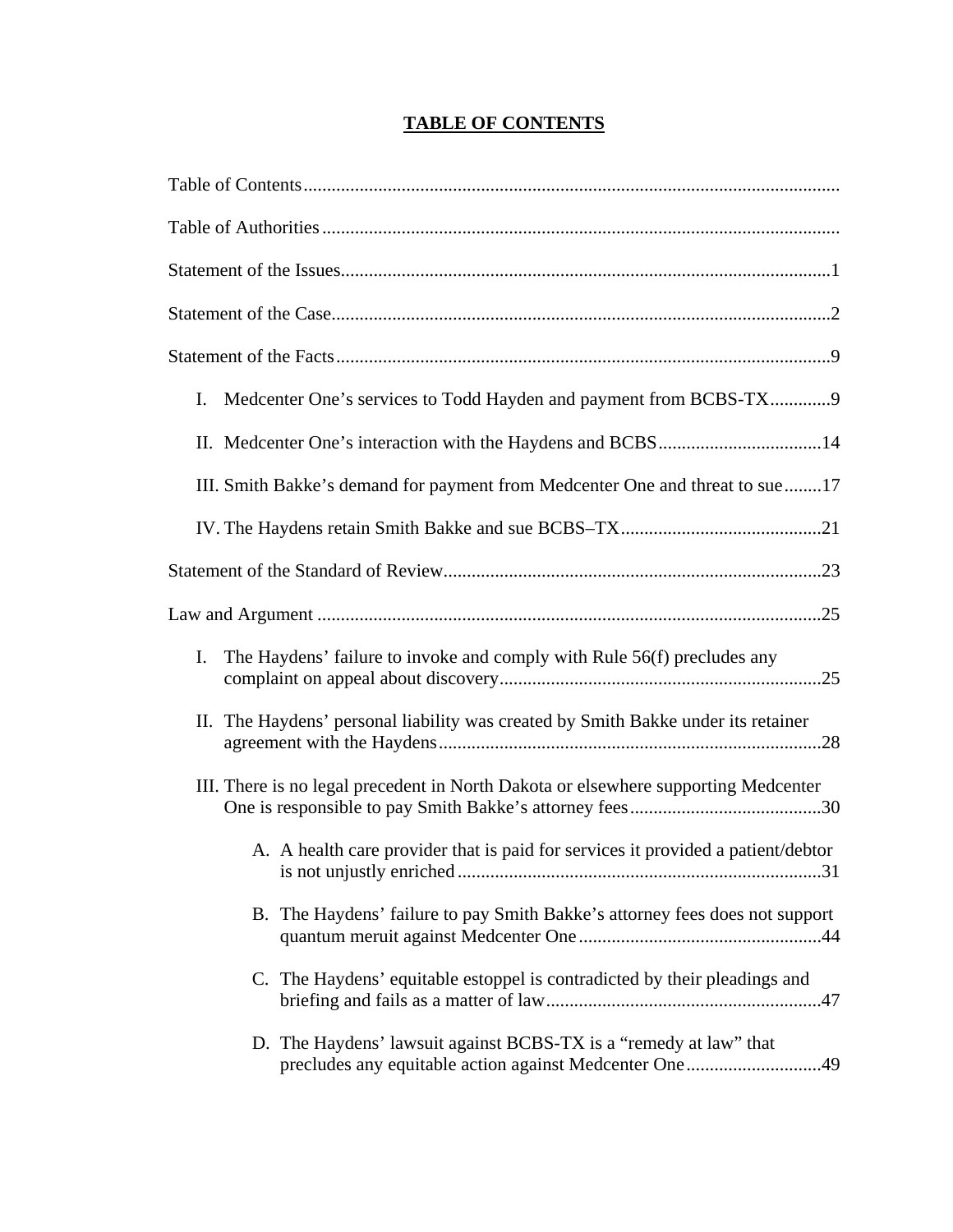| E. The common fund doctrine does not apply because Todd Hayden was a debtor<br>of Medcenter One obligated to pay for his medical services regardless whether<br>he had insurance and regardless whether his parents prevailed in the lawsuit |
|----------------------------------------------------------------------------------------------------------------------------------------------------------------------------------------------------------------------------------------------|
|                                                                                                                                                                                                                                              |
| F. Neither Todd Hayden nor Arthur and Joy Hayden or Smith Bakke were                                                                                                                                                                         |
|                                                                                                                                                                                                                                              |
|                                                                                                                                                                                                                                              |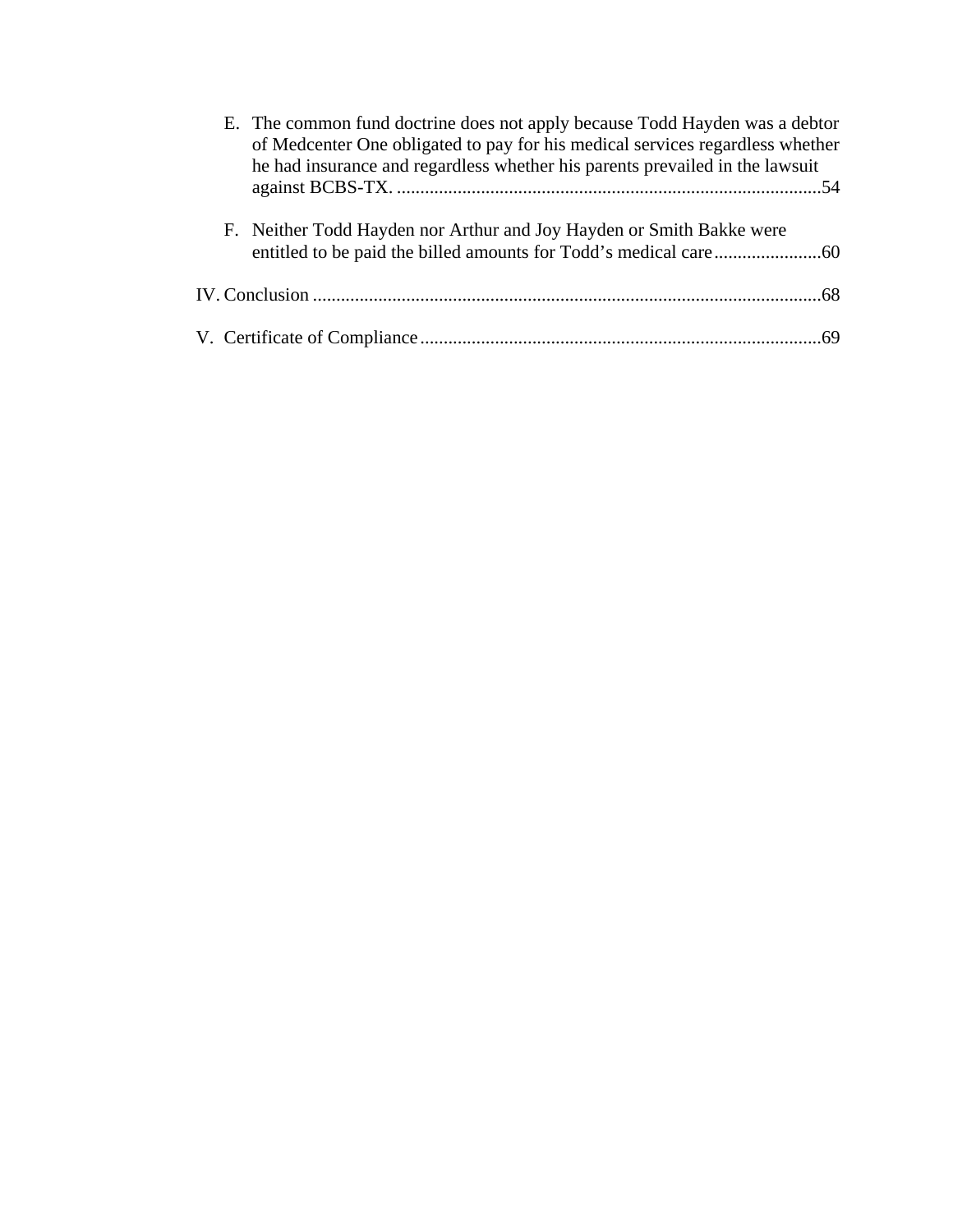# **TABLE OF AUTHORITIES**

## **CASES**

| Alerus Financial v. The Marcil Group Inc., 2011 ND 205, 806 N.W.2d 16023, 25, 26        |
|-----------------------------------------------------------------------------------------|
|                                                                                         |
| Bismarck Hospital v. Burleigh Cty., 146 N.W.2d 887 (N.D. 1966) 45                       |
| City & Cty. of San Francisco v. Sweet, 906 P.2d 1196 (Calif. 1995)56, 59                |
| D.C. Trautman Co. v. Fargo Excavating Co., 380 N.W.2d 644 (N.D. 1986)51                 |
| Dalan v. Paracelsus Healthcare Corp. of N.D, 2002 ND 46, 640 N.W.2d 72648               |
|                                                                                         |
|                                                                                         |
| First International Bank & Trust et.al. v. Peterson et.al., 2011 ND 87, 797 N.W.2d 316  |
|                                                                                         |
| Karch v. Equilon Enterprises L.L.C., 286 F.Supp.2d 1075 (D. N.D. 2003)47, 48            |
| Lochthowe v. C.F. Peterson Estate, 2005 ND 40, 692 N.W.2d 120 43, 49, 50                |
| Lynch v. Deaconess Medical Center, 776 P.2d 681 (Wash. 1989)37, 38                      |
|                                                                                         |
|                                                                                         |
|                                                                                         |
| Trevino v. HHL Financial Svcs., Inc., 945 P.2d 1345 (Colo. 1997)56, 58                  |
| Wilson v. Sisters of St. Francis Health Svcs. Inc., 952 N.E.2d 793 (Ind. Ct. App. 2011) |
|                                                                                         |
| Wendling v. Southern Illinois Hospital Svcs., 950 N.E.2d 646 (Ill. 2011) 56, 58, 59     |
| Zuger v. N.D. Ins. Guaranty Assoc., 494 N.W.2d 135 (N.D. 1992) 39, 40, 41               |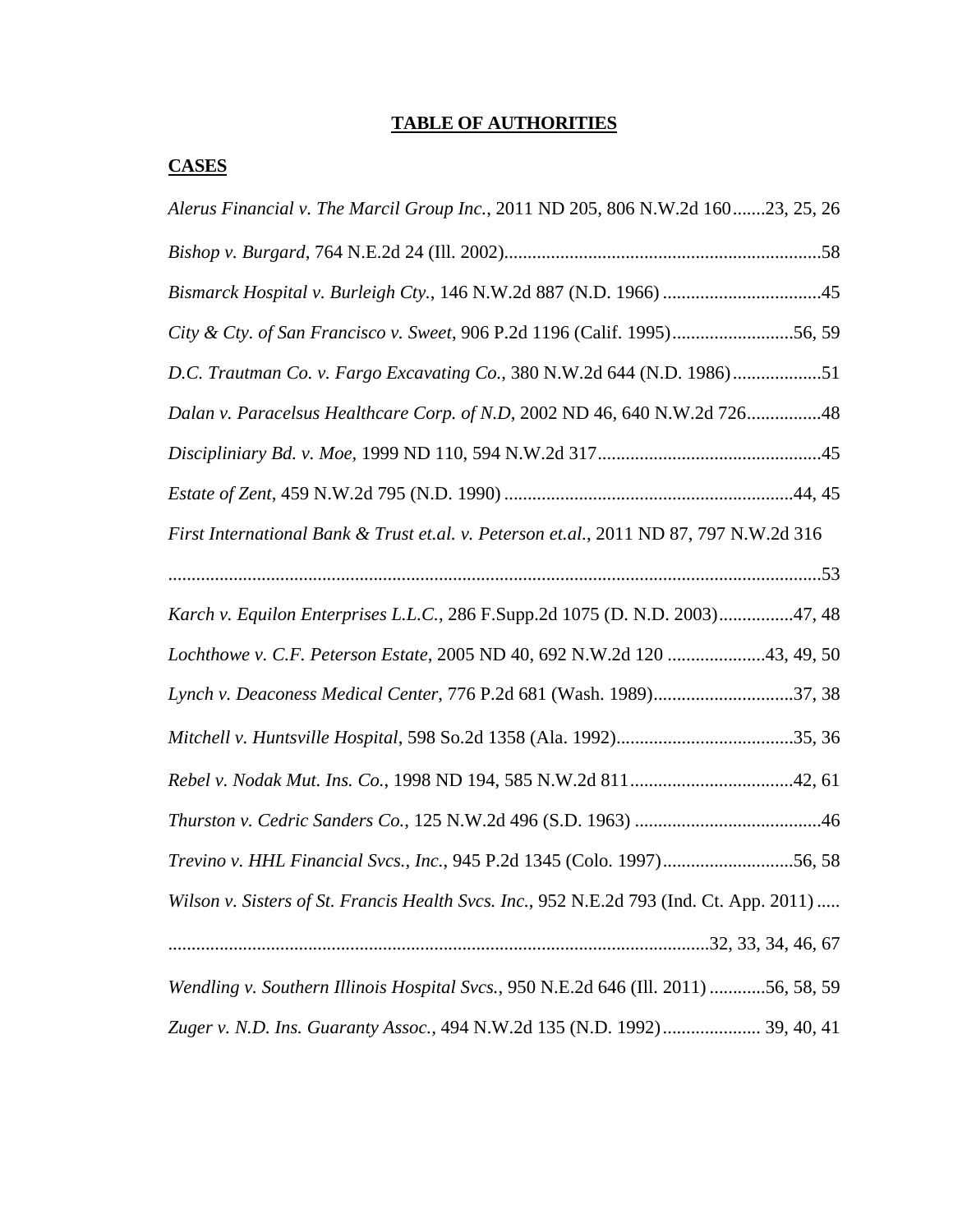# **RULES**

| <b>STATUTES</b> |  |
|-----------------|--|
|                 |  |
|                 |  |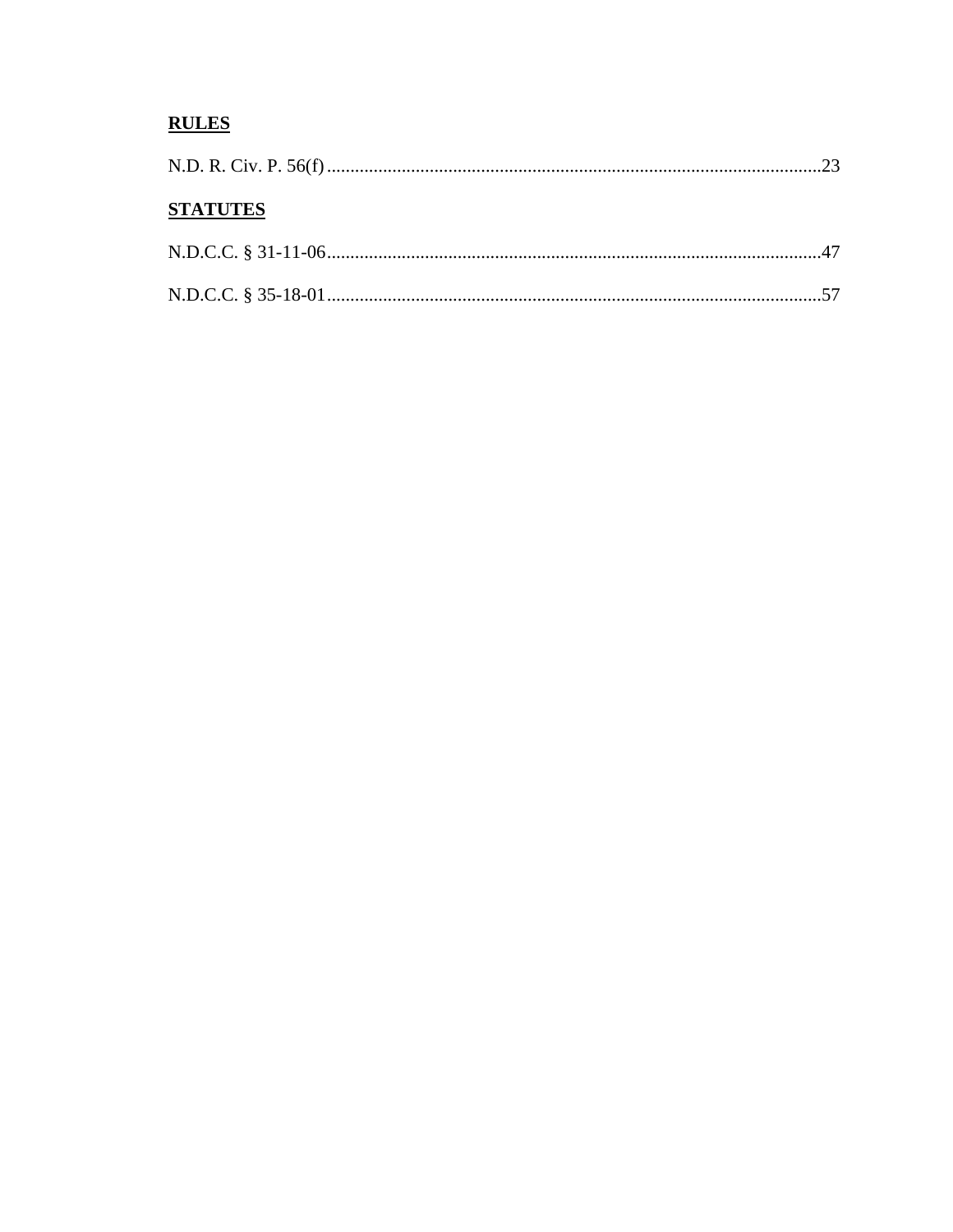#### **STATEMENT OF THE ISSUES**

[1] 1. Whether the Haydens' failure to invoke and comply with Rule 56(f) precludes any complaint on appeal about discovery.

2. Whether a health care provider that is paid for services it provided a patient/debtor has been unjustly enriched.

3. Whether the Haydens' failure to pay Smith Bakke's attorney fees as they contractually agreed supports quantum meruit against Medcenter One.

4. Whether the Haydens' equitable estoppel claim fails because there is no evidence supporting it and it is contradicted by their pleadings and briefing.

5. Whether a remedy at law precludes equitable relief.

6. Whether the common fund doctrine applies to the parents of a patient/debtor or the parents' attorneys when the patient was a debtor of the health care provider obligated to pay for his medical services regardless whether he had insurance and regardless whether his parents and their attorneys prevailed in a lawsuit against the health insurer.

7. Whether Todd Hayden's parents or Smith Bakke were entitled to be paid under Todd's group health plan when payment was made according to the plan and neither the Haydens nor Smith Bakke has any rights to the plan.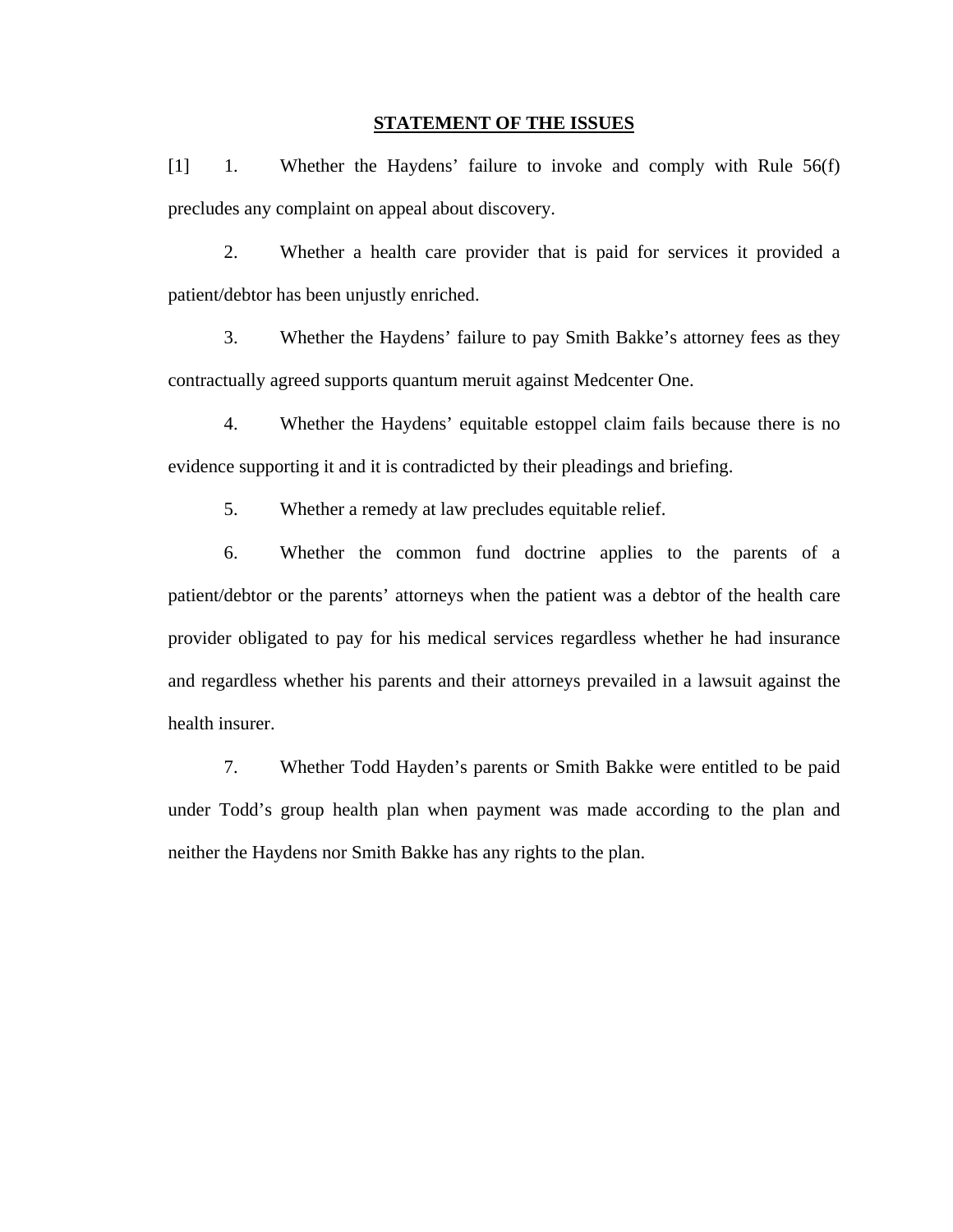#### **STATEMENT OF THE CASE**

[2] This appeal is from the trial court's order granting summary judgment in favor of Medcenter One, Inc., Medcenter One Living Centers (hereinafter collectively referred to as "Medcenter One") and Billings Clinic. Hayden Appendix 195-213. Judgment was entered August 2, 2012, dismissing the complaint of Plaintiffs Arthur and Joy Lynn Hayden, individually and as co-conservators and co-guardians of Todd Lowell Hayden (hereinafter "the Haydens"), and Smith Bakke Porsborg Schweigert & Armstrong (hereinafter "Smith Bakke"). *Id.* at 214.

[3] The Haydens and Smith Bakke sued Medcenter One by complaint dated January 4. 2012, alleging Medcenter One is responsible to pay Smith Bakke's attorney fees under three equitable theories; unjust enrichment, quantum meruit and equitable estoppel. *Id.* at 7-21. On January 30, 2012, Medcenter One answered the complaint and served written discovery on Plaintiffs. *Id.* 22-29; Docket 6. Billings Clinic made a 12(b) motion to dismiss Plaintiffs' complaint on February 2, 2012. Docket 12-14. Smith Bakke and the Haydens answered Medcenter One's discovery on February 28, 2012. Docket 37-40, 77- 78. On April 3, 2012, Medcenter One moved for summary judgment. Docket 49. The Haydens and Smith opposed the motion and raised an additional equitable theory, the common fund doctrine, to support their claim for attorney fees. Docket 68.

[4] A motion hearing was held May 7, 2012. That morning, Smith Bakke served written discovery on Medcenter One. Transcript of Hearing, p. 54, line 8. Medcenter One answered Plaintiffs' discovery on June 6, 2012. MCO Appendix 88-107. On May 17, 2012, Smith Bakke and the Haydens moved to amend their complaint, adding a claim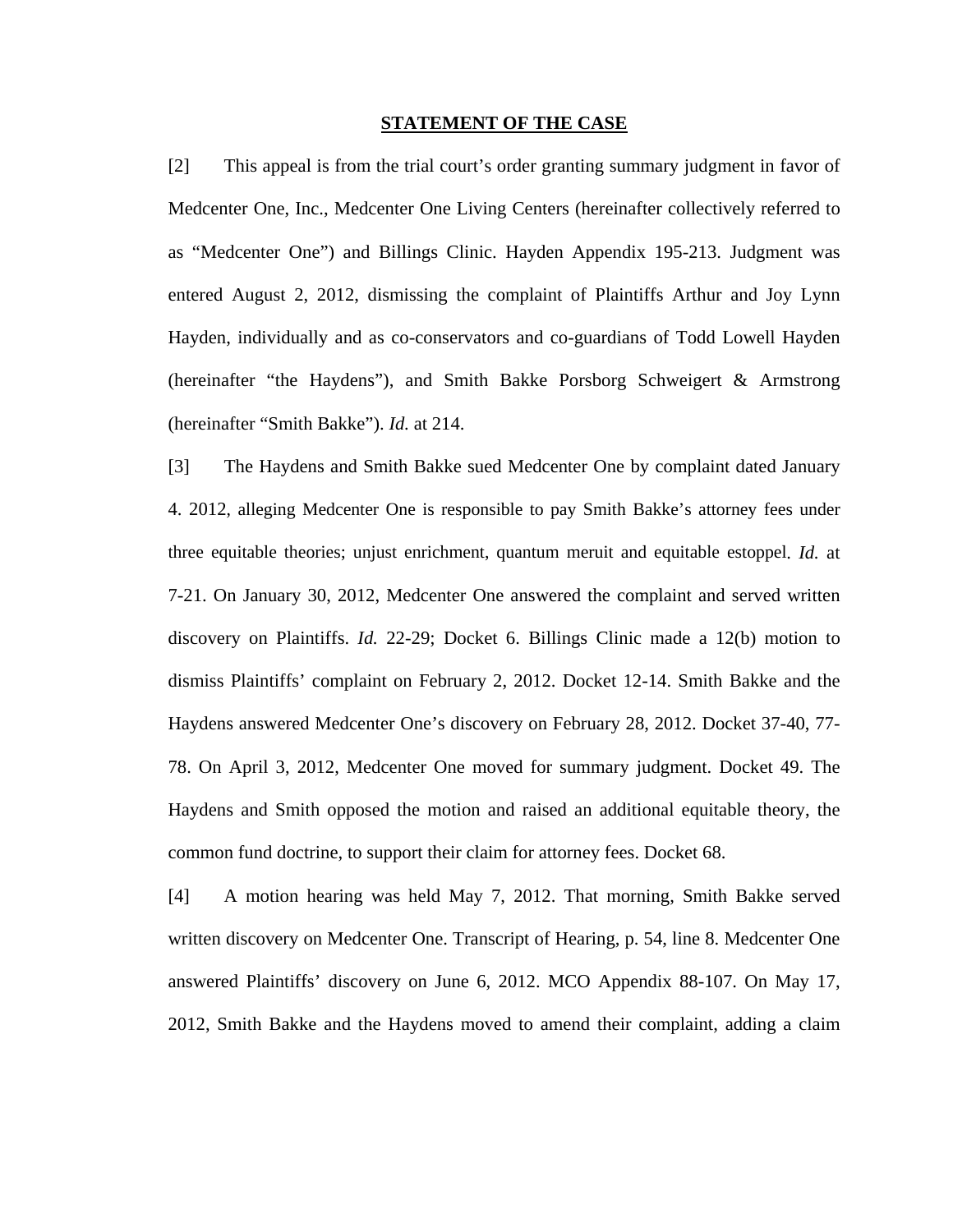based on the common fund doctrine. Docket 90. On July 30, 2012, the trial court granted Medcenter One's motion. Hayden Appendix 195-213.

[5] The lawsuit arose out of a dispute between Todd Hayden and his group health plan with Nabors Industries administered by Blue Cross Blue Shield of Texas ("BCBS-TX"). MCO Appendix 19-40. Todd was seriously injured in an accident in June 2009 in Sidney, Montana. He was stabilized at Sidney Health Center and then transferred to Billings Clinic in Billings, Montana and later to Medcenter One. BCBS-TX denied most of Todd's claims for hospitalization and medical services.

[6] On March 26, 2010, Todd's parents, the Haydens hired Attorney Randall Bakke of Smith Bakke to sue Nabors and BCBS-TX to reverse the denial of Todd's claim. Hayden Appendix 42-43. The Haydens, as Todd's guardians and individually, agreed to pay Bakke's attorney fees. *Id.* In June 2010, the Haydens, as Todd's guardians, sued Nabors and BCBS-TX in federal court. *Hayden v. Blue Cross and Blue Shield of Texas et.al.*, No. 1:10-cv-050 (D. N.D. filed June 28, 2010); MCO Appendix 19-40.

[7] On May 24, 2011, BCBS-TX accepted Todd's claim and directly paid the health care providers and facilities for the hospital and medical services they provided Todd. Hayden Appendix 12. When Bakke learned Medcenter One had been paid, he wrote Medcenter One, threatening to sue unless it paid his attorney fees. MCO Appendix 41-52. Medcenter One declined. Bakke thereafter sued Medcenter One, naming as plaintiffs his law firm and his clients both individually and as Todd's guardians, seeking his attorney fees for suing BCBS-TX. Hayden Appendix 7-21.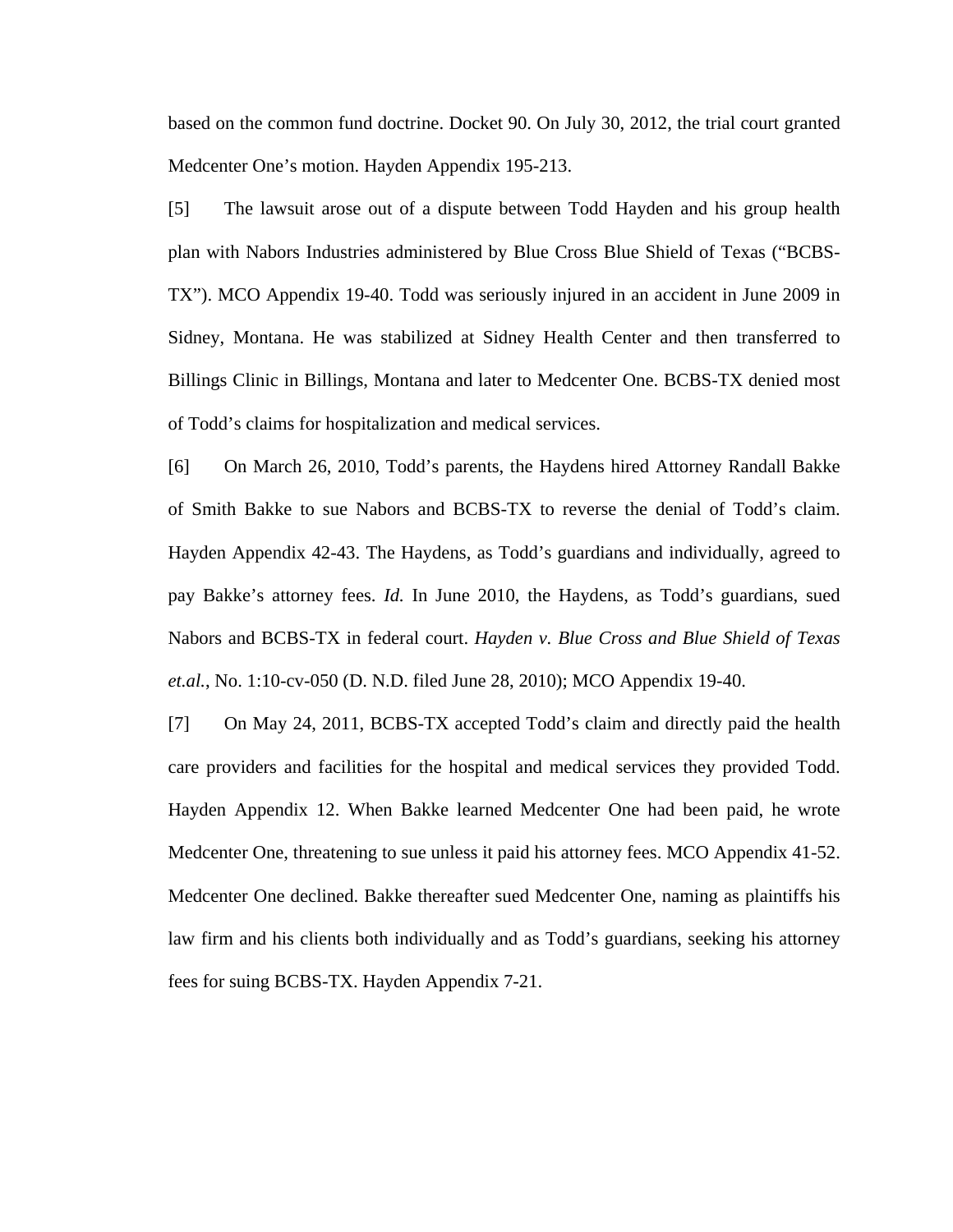[8] The trial court granted Medcenter One summary judgment because, as a matter of law, there was no legal or factual basis supporting the complaint. Hayden Appendix 195- 213. This appeal followed. *Id.* at 245.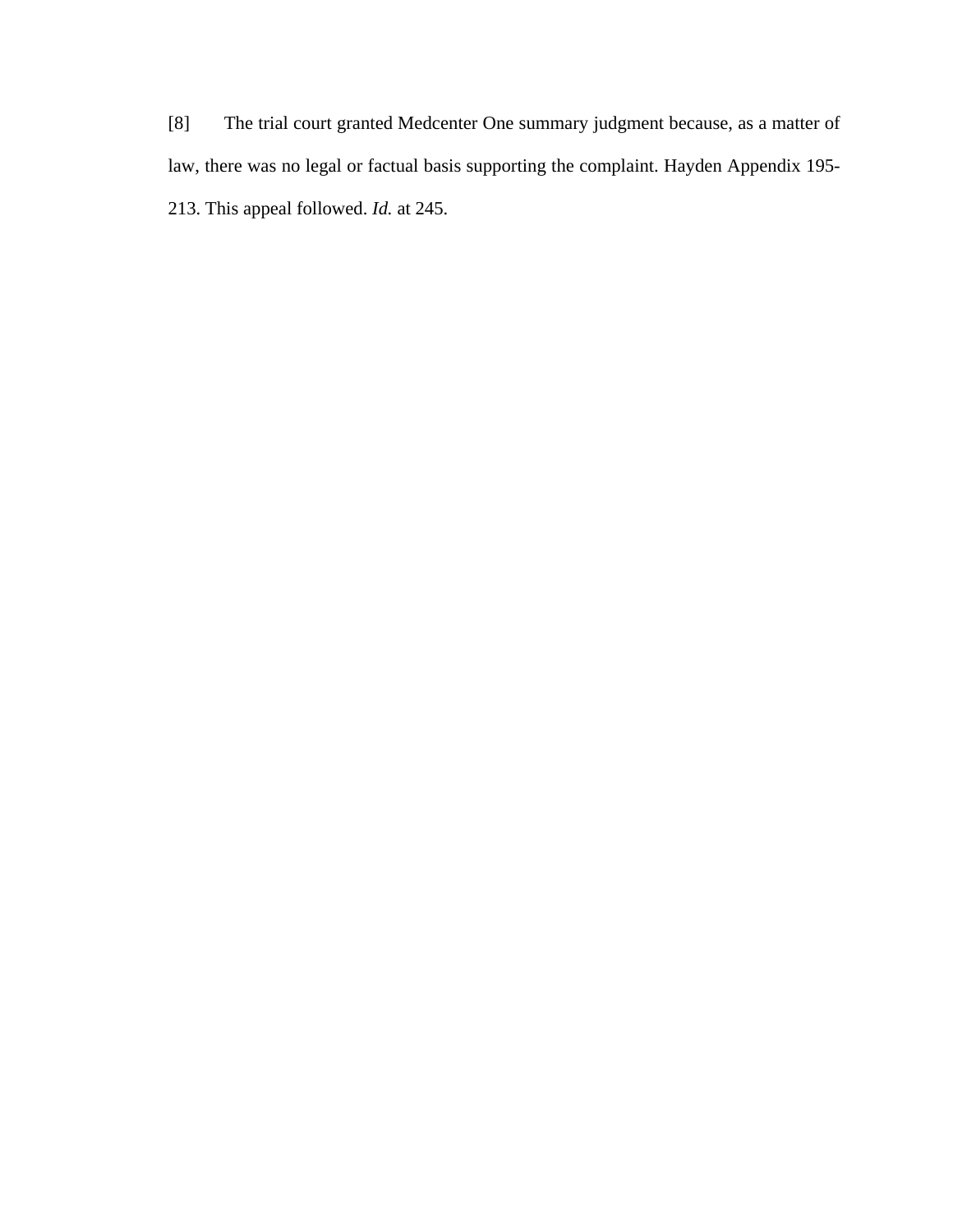#### **STATEMENT OF THE FACTS**

#### **I. Medcenter One's services to Todd Hayden and payment from BCBS-TX.**

 [9] Todd Hayden was admitted to Medcenter One hospital on July 13, 2009. Hayden Appendix 23. He was discharged June 8, 2010, from the hospital to Mandan Care Center off Collins, a Medcenter One Living Center, where he remained until March 1, 2012. *Id.* The hospital and clinic charges for Todd's medical care totaled \$717,891.79. MCO Appendix 79.

[10] Todd was incapacitated. To protect Todd and his assets, his parents, Arthur and Joy Hayden, were appointed his legal guardians on September 9, 2009. Docket 78, pp. 1- 4. Todd, not his parents individually, remained responsible to pay his medical bills. Hayden Appendix 23, ¶ 4. As Todd's legal guardian, his father, signed Todd's admission agreement, in which, among other things, Todd agreed to pay for his medical services and authorized "any third party payor/insurer to make direct payment to Medcenter One of all benefits payable for [Todd's] care." *Id.* at 180.

[11] Direct payment is also provided for under Todd's group health plan when there is a contracting provider. *Id.* at 106. Medcenter One is a contracting provider with Blue Cross Blue Shield. It has a Provider Participation Agreement with Noridian Mutual Insurance Company, the parent corporation of Blue Cross Blue Shield of North Dakota ("BCBS-ND"). MCO Appendix 69-77. BCBS-ND is one of the in-network BCBS plans within the Plan Service Area of Todd's BCBS group health plan administered by BCBS-TX. Hayden Appendix 163-166. Medcenter One's agreement with Noridian is the agreement that applied to BCBS-TX. MCO Appendix 83.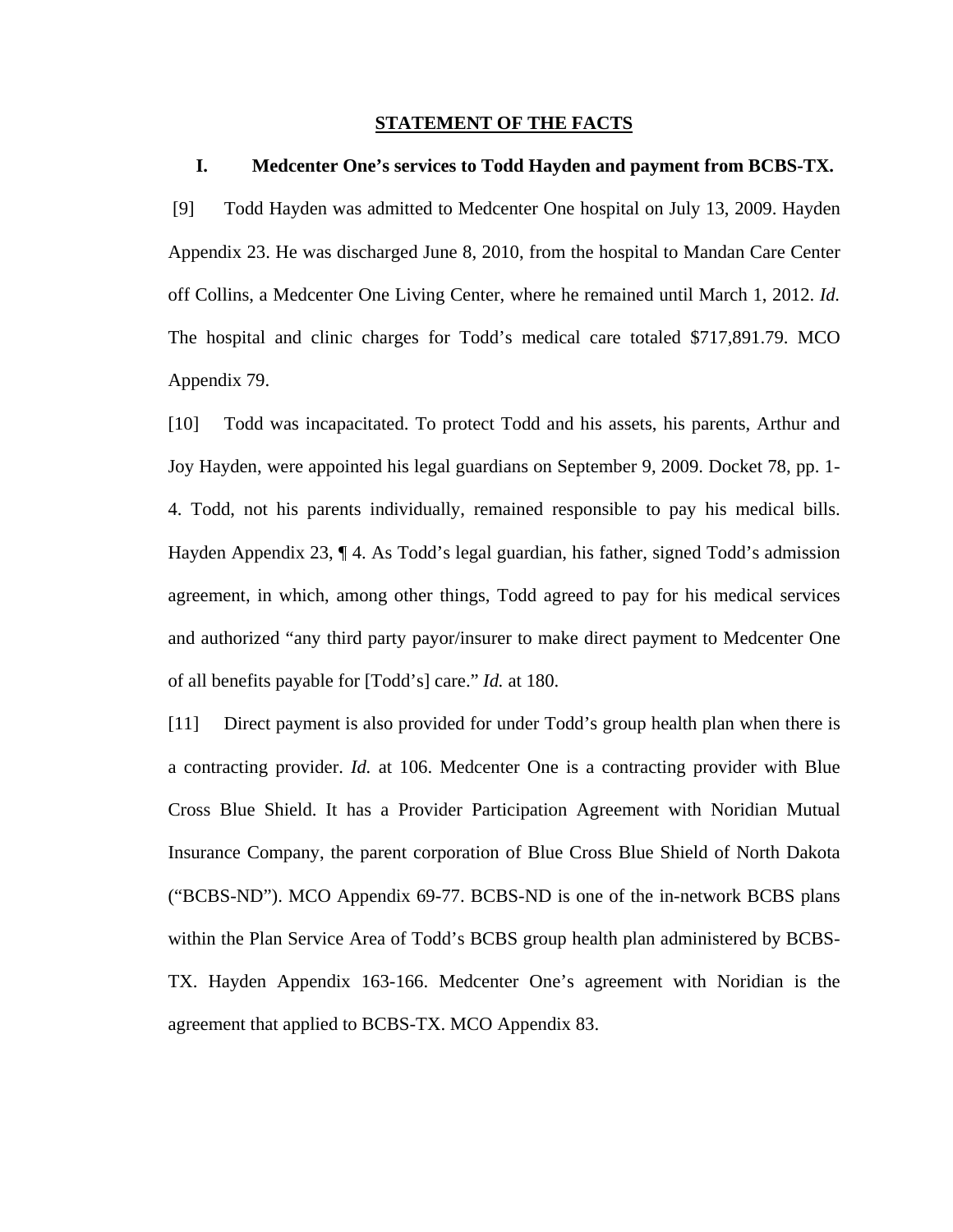[12] In June and July 2011, two years after Todd's admission, Medcenter One received payments from BCBS-TX for Todd's medical care. Hayden Appendix 14; MCO Appendix 23-24, ¶ 5. The payments for hospital and clinic services totaled \$478,285.34. MCO Appendix 79. They were made at the allowable amounts under Todd's group health plan. Hayden Appendix 99; MCO Appendix 95. The Haydens had been notified of the payments, the amount of the payments, and that: "Benefits are being paid at the higher level since you used a contracting provider [Medcenter One] in the PPO network." MCO Appendix 62-64.

[13] The payments were made at less than the billed charges, but Medcenter One had agreed, under its Provider Participation Agreement, to accept the reimbursements as "payment in full." MCO Appendix 70. Todd's debt with Medcenter One, therefore, was paid in full and he was relieved of having to pay the \$239,606.45 difference between the billed medical charges and the reiumbursement amounts.<sup>1</sup> Hayden Appendix 23-24,  $\P$  5; MCO Appendix 71. Without Medcenter One's contracting provider status, Todd would have had to pay the billed charges. Hayden Appendix 99.

#### **II. Medcenter One's interaction with the Haydens and BCBS.**

[14] Under its Provider Participation Agreement, Medcenter One is obligated to submit claims for processing on behalf of its patients. MCO Appendix 72. In that capacity, it may also request reconsideration when, for example, a claim is denied or to correct an improperly billed claim. *Id.* at 104-106. Reconsideration was requested for Todd's claims because some but not all of Todd's medical services were being paid. *Id*. BCBS-TX paid, for example, physician services but not hospital services. *Id.* Medcenter

<sup>1</sup> Patients remain responsible for cost-sharing amounts under their health insurance, like copayments and deductibles. Hayden Appendix 110-112.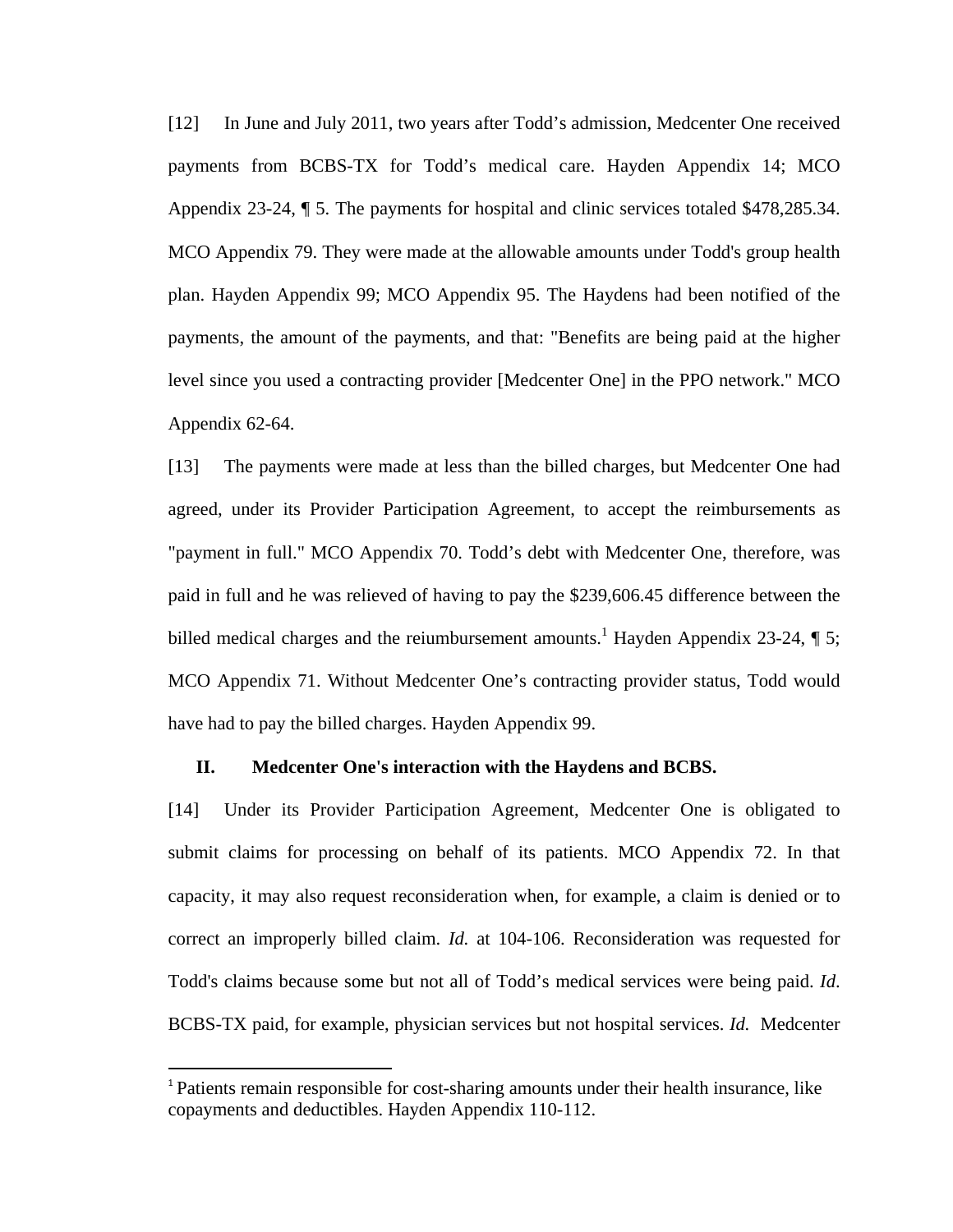One asked BCBS-TX and BCBS-ND to reconsider, but, by March 2010, the claims remained denied. Medcenter One otherwise had no interaction with BCBS-TX. It never discussed or "negotiated" with BCBS-TX to "settle" Todd's debt. MCO Appendix 96.

[15] The Haydens, too, wanted Todd's medical bills paid. As his guardians, "they were, of course, interested in avoiding the assets of Todd being dissipated and expended to pay for medical care and benefits which should have been covered . . . by BCBS-TX." Hayden Appendix 210; Docket 22. For this reason, in October 2009, the Haydens "began making COBRA premium payments" to ensure Todd's group health insurance did not lapse. Hayden Appendix 14, ¶ XXV. The payments were made from an account in Todd's and his parents' name. *Id.* at 46-52.

[16] Medcenter One never asked the Haydens, individually, to pay Todd's debt. Billing statements and, later, account notices, were addressed to Todd. Hayden Appendix 62-68; Docket 77, 78. He was the financially responsible party and guarantor of his account with Medcenter One. Hayden Appendix 23, ¶ 4. Medcenter One, too, never initiated collection against Todd or the Haydens. MCO Appendix 91.

#### **III. Smith Bakke's demand for payment from Medcenter One and threat to sue.**

[17] A couple months after BCBS-TX paid Medcenter One, Bakke wrote Medcenter One on September 6, 2011, and, for the first time, demanded payment of his attorney fees for suing BCBS-TX. MCO Appendix 45-53. Bakke had contacted Medcenter One a year and a half earlier in March 2010, asking if it would hire him and join the Haydens in a lawsuit against BCBS-TX, but this request was declined. Hayden Appendix 12, ¶ XX. Medcenter One has no legal basis to sue BCBS-TX for health insurance benefits owed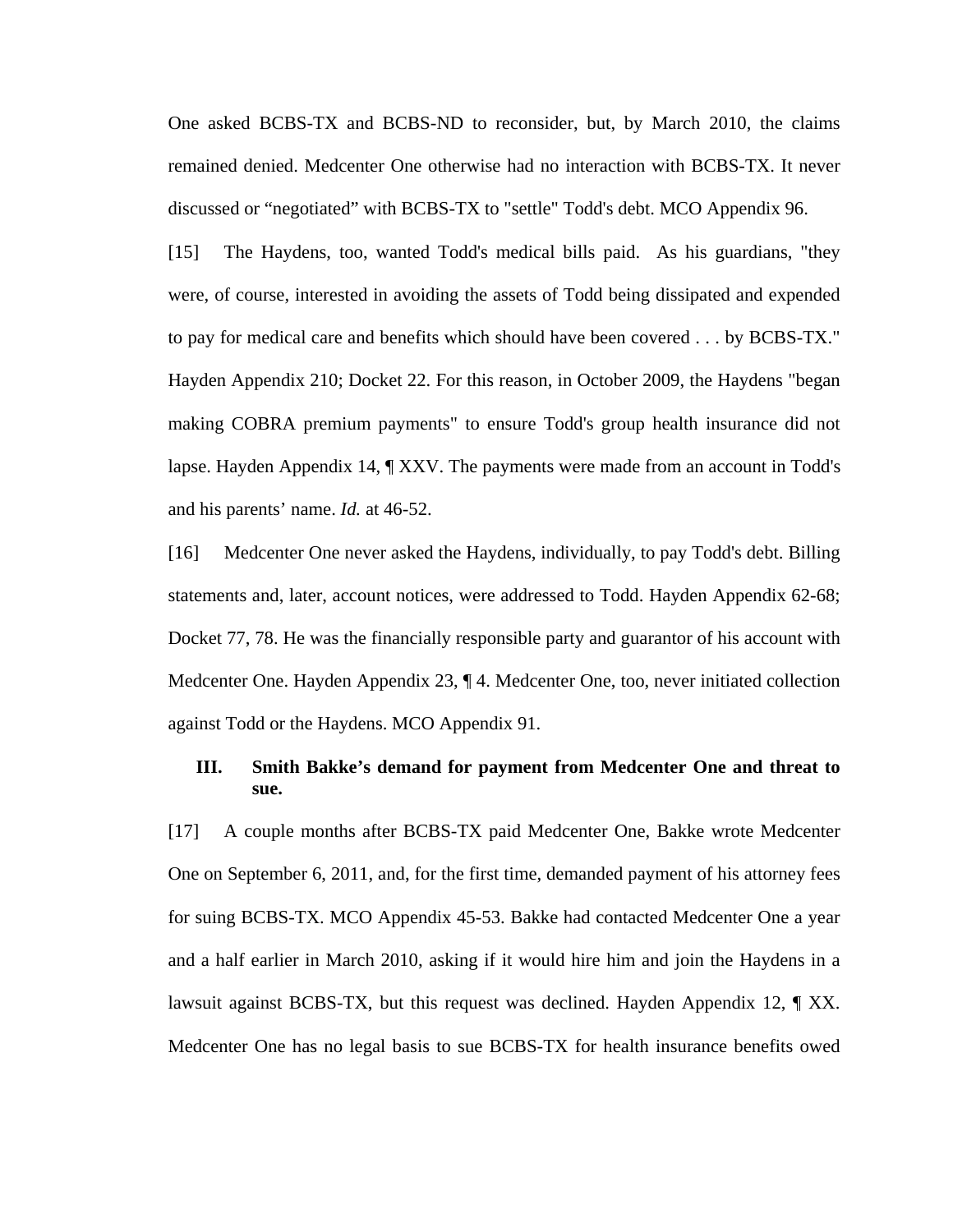Todd under his group health plan. *Id.* ¶ 8. When Bakke was asked what legal basis or

theory he would have sued BCBS-TX as Medcenter One's attorney, he answered:

"This interrogatory is objected to as requesting information outside the scope of that allowed for by Rule 26 of the North Dakota Rules of Civil Procedure, and as requesting attorney work product and materials prepared in anticipation of litigation, and as requesting attorney-client privileged information. It is further objected to as requesting a legal opinion or conclusion which Smith Bakke is not required to provide. Smith Bakke will only provide discovery responses as required by Rule 26 of the North Dakota rules of Civil Procedure."

Docket 40, pp. 28-29.

[18] When Bakke demanded Medcenter One pay his attorney fees, he also threatened

to sue unless it agreed as follows:

"We are requesting that Medcenter One affiliated entities promptly respond and acknowledge in writing that one-third of all amounts paid to the Medcenter One affiliated entities since the date the Hayden's lawsuit was initiated, June 28, 2010, will be paid to our client/law firm, plus Medcenter One's pro-rata share of costs incurred to pursue this lawsuit."

MCO Appendix 51. The demand was further contingent on Medcenter One agreeing to

hire Bakke as its attorney and "pay attorney fees based on the contingent fee agreement

[between Bakke and the Haydens] and its pro-rata share of costs for all future payments

made . . . ." *Id.*

[19] Medcenter One did not accept Bakke's demand. Hayden Appendix 24-25, ¶ 8.

[20] Bakke wrote a second letter dated December 19, 2011, with the same demand and threat of a lawsuit. MCO Appendix 41-44. Medcenter One, again, did not accept Bakke's demand. Hayden Appendix 24-25, ¶ 8. On January 4, 2012, Smith Bakke and the Haydens sued Medcenter One.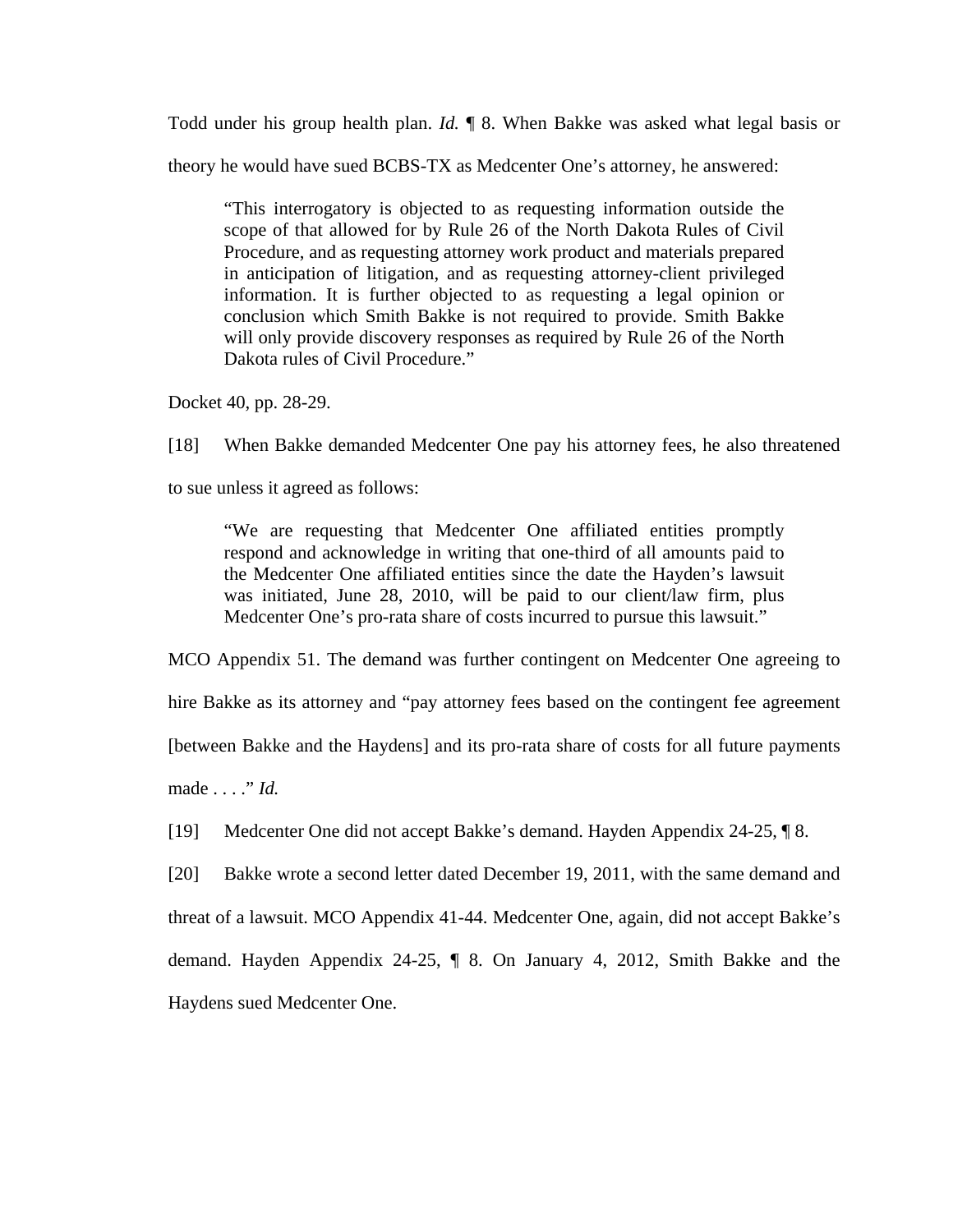#### **IV. The Haydens retain Smith Bakke and sue BCBS-TX.**

[21] Nearly two years earlier, the Haydens hired Smith Bakke. On March 29, 2010, they signed a retainer agreement, in which they agreed, among other things:

A. To pay the undersigned attorneys a fee equal to the sum of 33 1/3% of all amounts recovered by legal action, settlement, or otherwise by reason of this claim. . . .

*Id.* at 42-43. The agreement required the Haydens be responsible to pay attorney fees as Todd's guardians and individually. *Id.* If the Haydens failed to pay, Bakke could withdraw as their attorney and sue them "in any fee dispute." *Id.*

[22] On June 10, 2012, the Haydens sued BCBS-TX in federal court as Todd's guardians. *Hayden v. Blue Cross and Blue Shield of Texas et.al.*, No. 1:10-cv-050 (D. N.D. filed June 28, 2010); MCO Appendix 19-40. They alleged several state law claims (contract and tort) and a federal ERISA claim, and they requested an award of attorney fees. *Id.* The state law claims were dismissed because they are preempted by ERISA, but the federal court explained the following about attorney fees:

". . . the Plaintiffs' state law claims are preempted by ERISA. Therefore, the Plaintiffs will not be able to recover attorney fees under state law. However, the Plaintiffs have also asserted a claim for relief under ERISA. ERISA provides for the recovery of attorney fees. See 29 U.S.C. §  $1132(g)(1)$ . Should the Plaintiffs prevail on their ERISA claim, the Court may, in its discretion, award reasonable attorney fees."

MCO Appendix 6-18.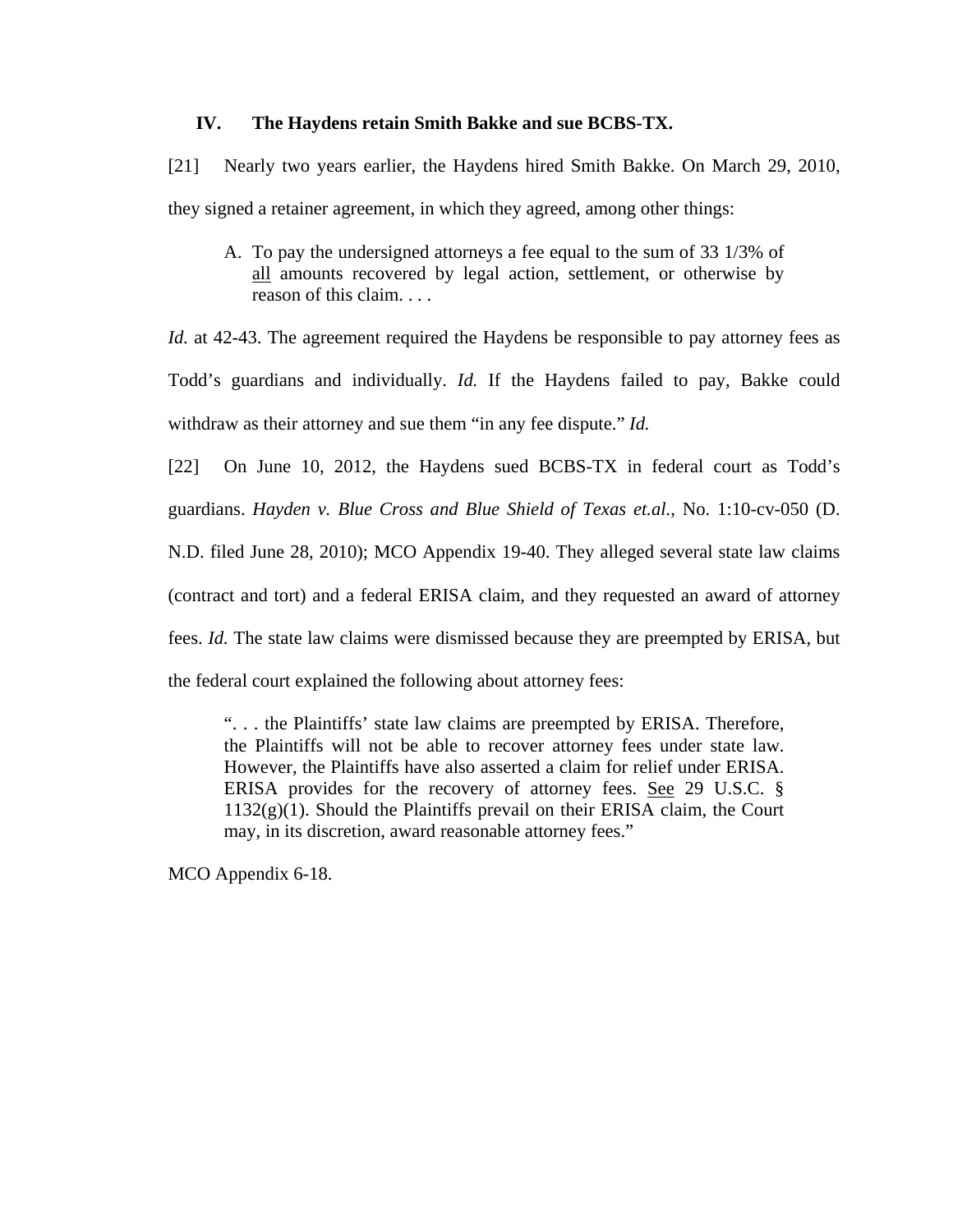#### **STATEMENT OF THE STANDARD OF REVIEW**

[23] "Summary judgment is a procedural device for the prompt resolution of a controversy on the merits without a trial if there are no genuine issues of material fact of inferences that can reasonably be drawn from undisputed facts, or if the only issues to be resolved are questions of law. A party moving for summary judgment has the burden of showing there are no genuine issues of material fact and the moving party is entitled to judgment as a matter of law. In determining whether summary was appropriately granted, we must view the evidence in the light most favorable to the party opposing the motion, and that party will be given the benefit of all favorable inferences which can reasonably be drawn from the record. On appeal, this Court decides whether the information available to the district court precluded the existence of a genuine issue of material fact and entitled the moving party to judgment as a matter of law. Whether the district court properly granted summary judgment is a question of law which we review de novo on the entire record."

*Alerus Financial v. The Marcil Group Inc.*, 2011 ND 205, ¶ 9, 806 N.W.2d 160.

[24] The trial court correctly granted summary judgment in favor of Medcenter One because there is no genuine issue of material fact and Medcenter One is entitled to judgment as a matter of law in this matter in which Smith Bakke seeks attorney fees from Medcenter One, fees which its clients, the Haydens, agreed to pay under their retainer agreement with Smith Bakke.

#### **LAW AND ARGUMENT**

## **I. The Haydens' failure to invoke and comply with Rule 56(f) precludes any complaint on appeal about discovery.**

[25] A party cannot defeat summary judgment with conclusory allegations that discovery needs to be done without invoking Rule 56(f), N.D. R. Civ. P., and explaining how discovery would preclude summary judgment. *E.g.*, *Alerus Financial*, 2011 ND 205, ¶ 35. The Haydens opposed Medcenter One's summary judgment, complaining summary judgment was "premature" because they "need to conduct discovery on several fact issues." MCO Appendix 53-54. As the party opposing summary judgment, the Haydens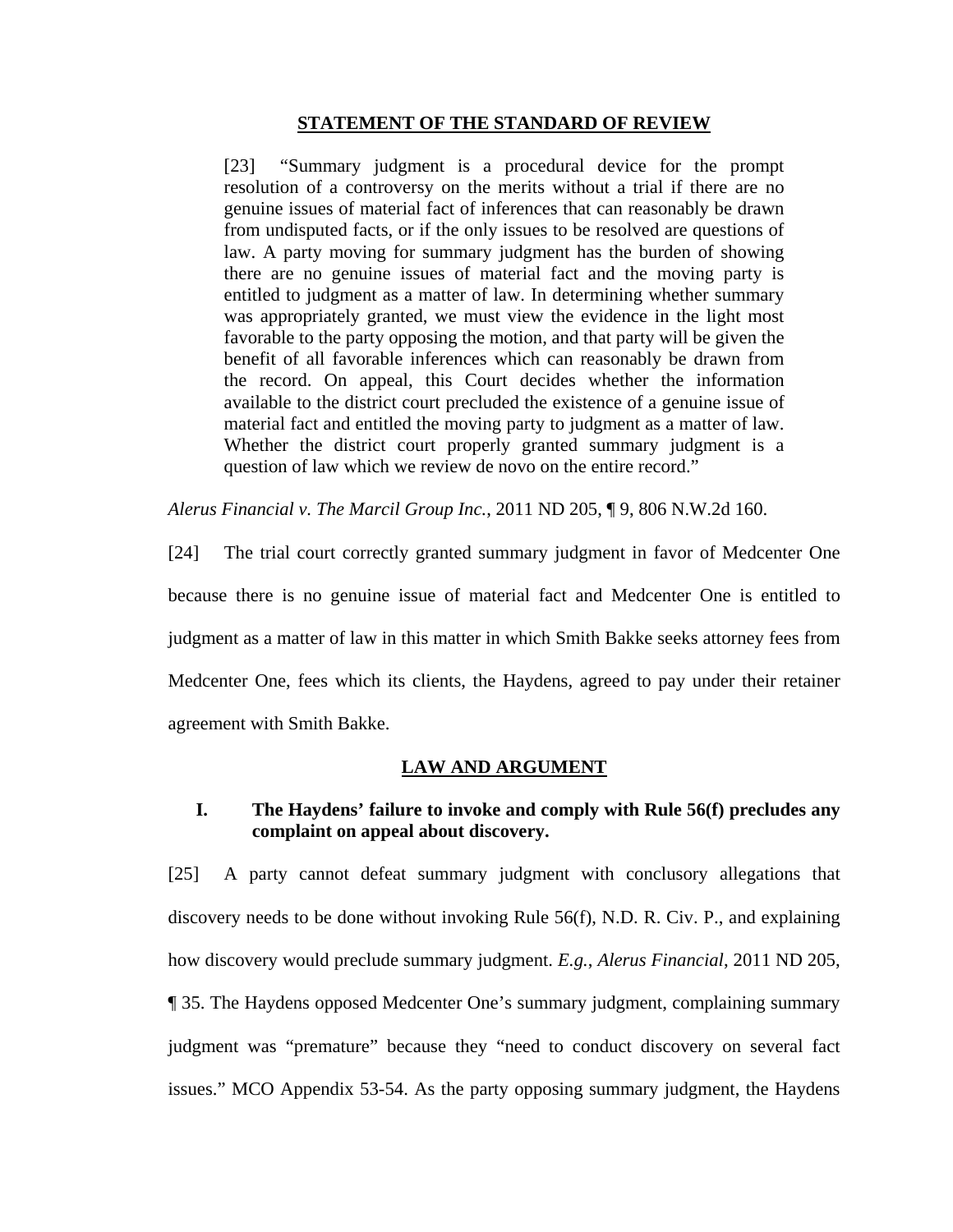were required under Rule 56(f), N.D. R. Civ. P., to "show[] by affidavit that, for specified reasons, it cannot present facts essential to justify its opposition . . . ." This court has further explained:

"It is not enough, however, for a party invoking N.D. R. Civ. 56(f) to merely recite conclusory, general allegations that additional discovery is needed. Rather, N.D. R. Civ. P. 56(f) requires that the party, preferably by affidavit, identify with specificity what particular information is sought, and explain how that information would preclude summary judgment and why it has not previously been obtained."

*Alerus Financial*, 2011 ND 205, ¶ 35.

[26] The Haydens neither invoked Rule 56(f) nor showed by affidavit why they could not respond to Medcenter One's motion. MCO Appendix 53-54. Instead, they fully briefed their opposition in 66 pages of briefing, adding the following six paragraphs about fact issues they claimed required discovery:

- The deposition of Lori Blees and possibly other Medcenter One representatives needs to be taken in relation to this litigation. Ms. Blees is the representative of Medcenter One whom attorney Randall Bakke spoke to on or about March 25, 2010 in relation to plaintiffs pursuing a claim against BCBSTX and requesting Medcenter One join in the lawsuit—discovery needs to be conducted on what Ms. Blees represented to Mr. Bakke about Medcenter One's position on plaintiffs' claims;
- Plaintiffs need to conduct discovery on what negotiations occurred between the Medcenter One defendants and BCBSTX, including but not limited to written discovery and potentially depositions so as to determine what negotiations occurred between the Medcenter One defendants and BCBSTX and to determine why the Medcenter One defendants accepted only approximately \$500,000 when benefits under the policy were due in the amount of \$777,191;
- Discovery needs to be conducted in relation to what amount Billings Clinic accepted from BCBSTX to extinguish the medical payments due to Billings Clinic for Todd Hayden's medical care;
- Plaintiffs need to conduct discovery in relation to how nursing home charges incurred by Todd Hayden while in the care of Medcenter One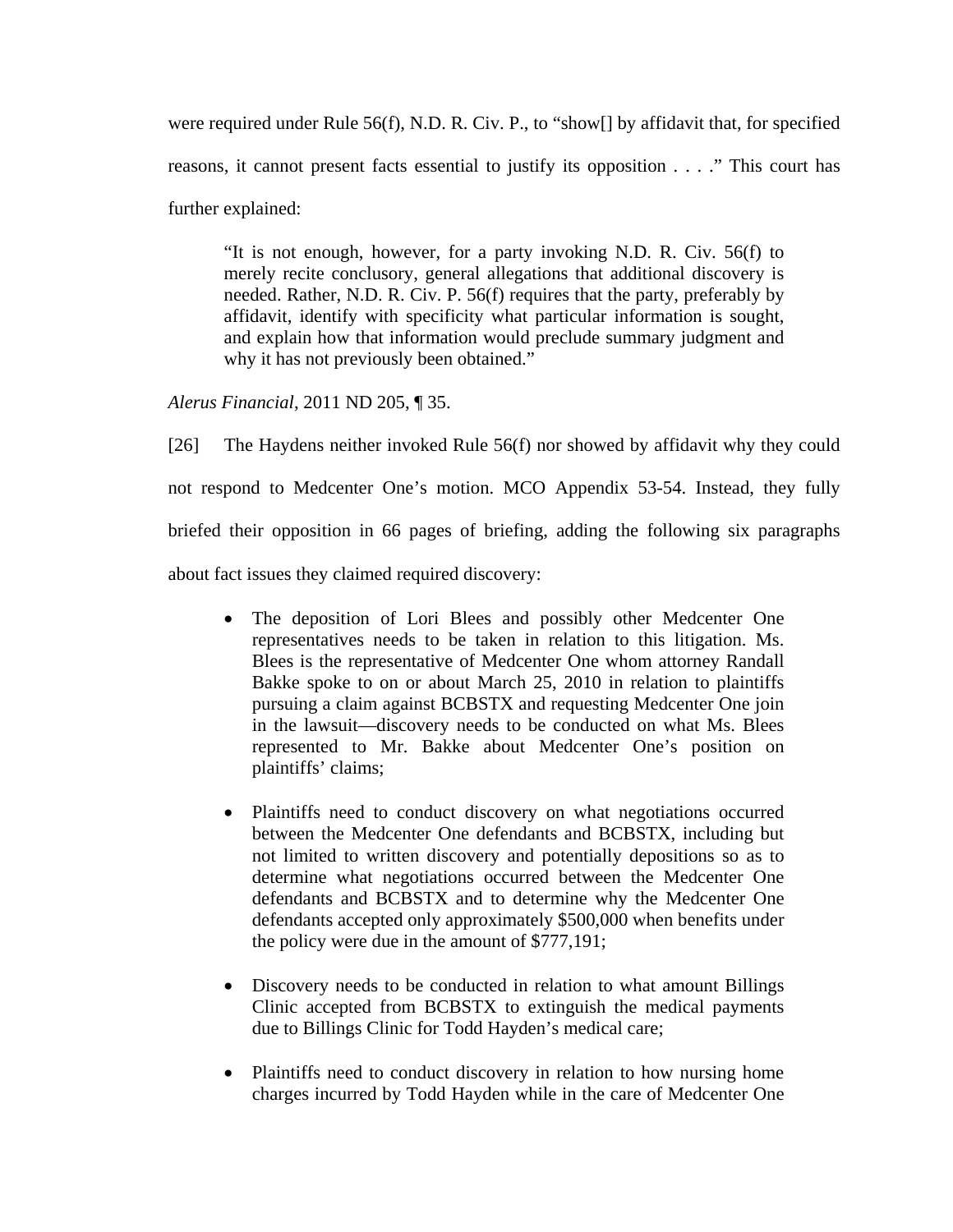Living Centers were negotiated with BCBSTX under the applicable North Dakota Rate Equalization Clause;

- Plaintiffs needs to conduct discovery on what fee arrangement the Medcenter One defendants had with the collection agency that was retained by the Medcenter One defendants to pursue a recovery from the Haydens and which asserted the Haydens were liable to pay Todd Hayden's medical bills, which would demonstrate the Medcenter One defendants' were aware collection efforts are not free and must be paid; and
- Plaintiffs needs to conduct discovery as there are questions of fact in relation to the amount of co-pays and deductibles which Art and Joy Hayden may still be exposed to in this matter, and in regard to what part the co-pays and deductibles played in the settlement negotiations between the Medcenter One defendants and BCBSTX.

MCO Appendix 53-54. The Haydens gave no explanation how discovery on these issues would preclude summary judgment. Accordingly, they cannot now complain on appeal when they failed to invoke and comply with Rule 56(f). *E.g.*, *Alerus Financial*, 2011 ND 205, ¶ 36 (involving party opposing summary judgment who "argued in their brief" about additional discovery but "did not adequately explain . . . how the information would have precluded summary judgment").

[27] Moreover, the Haydens conducted discovery on these issues. The morning of the motion hearing on May 7, 2012, they served written discovery on Medcenter One. Transcript of Hearing, p. 54, line 8. Medcenter One answered the discovery on June 6, 2012. MCO Appendix 88-107. Each of the Haydens' issues was answered. For example, Medcenter One did not retain a collection agency for payment of Todd's medical bills; Medcenter One had no discussions or "negotiations" with BCBS-TX to "settle" Todd's debt; and payment was not made by BCBS-TX for Todd's skilled nursing care at Medcenter One Living Centers. *Id.* The Haydens "apprise[d] the court" of this "additional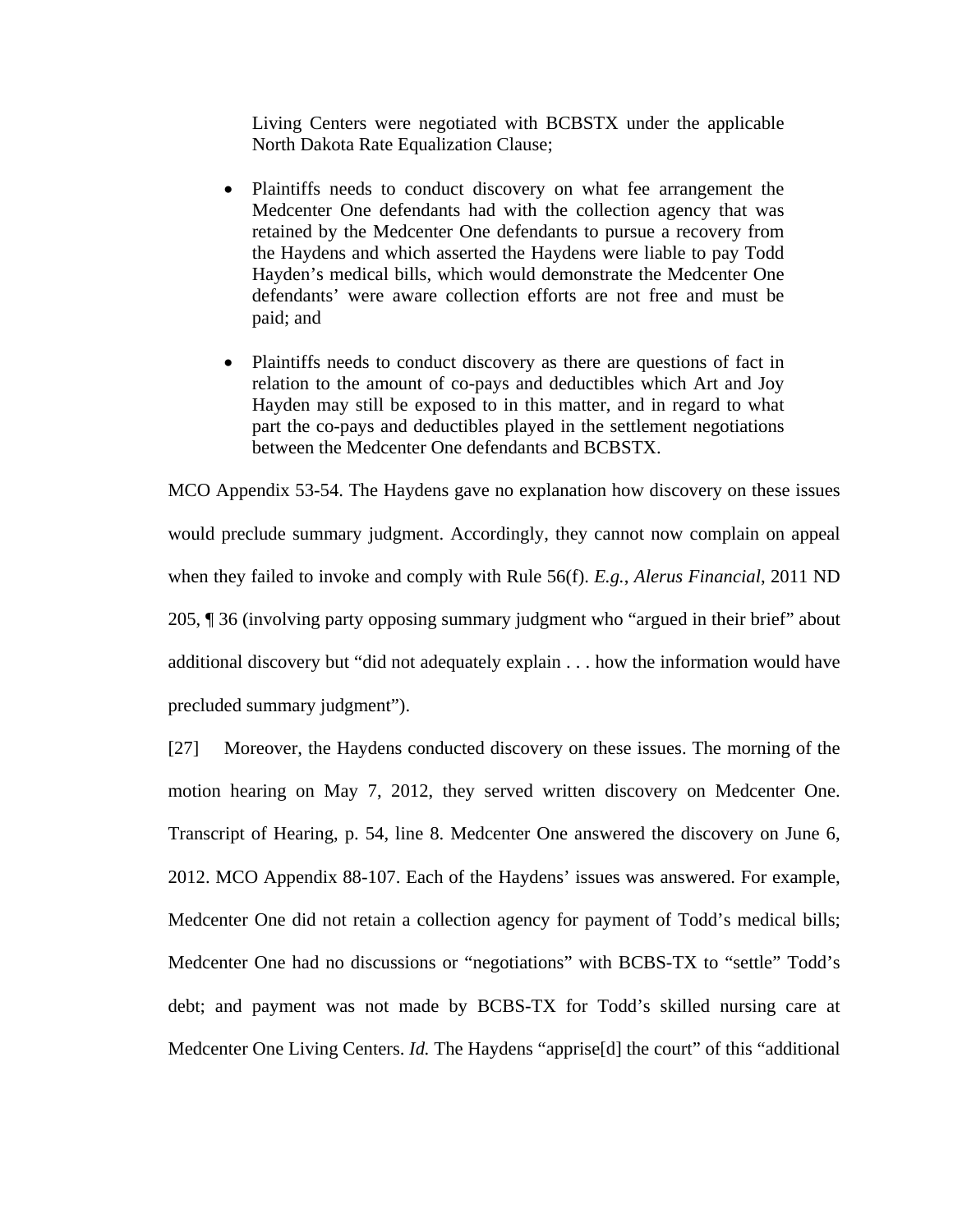evidence" with a supplemental brief on July 3, 2012. Docket 113-115. The additional evidence did not establish summary judgment was precluded. Hayden Appendix 195-213.

## **II. The Haydens' personal liability was created by Smith Bakke under its retainer agreement with the Haydens.**

[28] Medcenter One has never claimed the Haydens were personally responsible for Todd's medical bills. Hayden Appendix 23, ¶ 4. It never demanded payment from the Haydens and it never initiated collection against them or Todd. Hayden Appendix 62-68; Docket 77, 78; MCO Appendix 91. The trial court, too, did not determine the Haydens were personally responsible to pay Todd's medical debt. Hayden Appendix 195-213. Rather, the trial court concluded the Haydens, individually and as Todd's guardian, and Smith Bakke "failed to raise any factual issues regarding their unjust enrichment, quantum meruit, or equitable estoppels claims," thereby entitling Medcenter One to summary judgment as a matter of law. *Id.* at 198.

[29] Yet, the Haydens and Smith Bakke stubbornly continue to insist the Haydens have "personal liability" and, for this reason, are entitled to recover attorney fees from Medcenter One. The only reason the Haydens have personal liability is because Smith Bakke created that liability when it required the Haydens sign its retainer agreement both as Todd's legal guardians and individually. Hayden Appendix 43. By doing so, the Haydens personally accepted responsibility to pay Bakke's attorney fees. They otherwise had no personal liability either in their lawsuit against BCBS-TX because they were named plaintiffs only as Todd's guardians or to pay Todd's medical bills because their relationship with Medcenter One was only as Todd's guardians. MCO Appendix 19, 88- 107.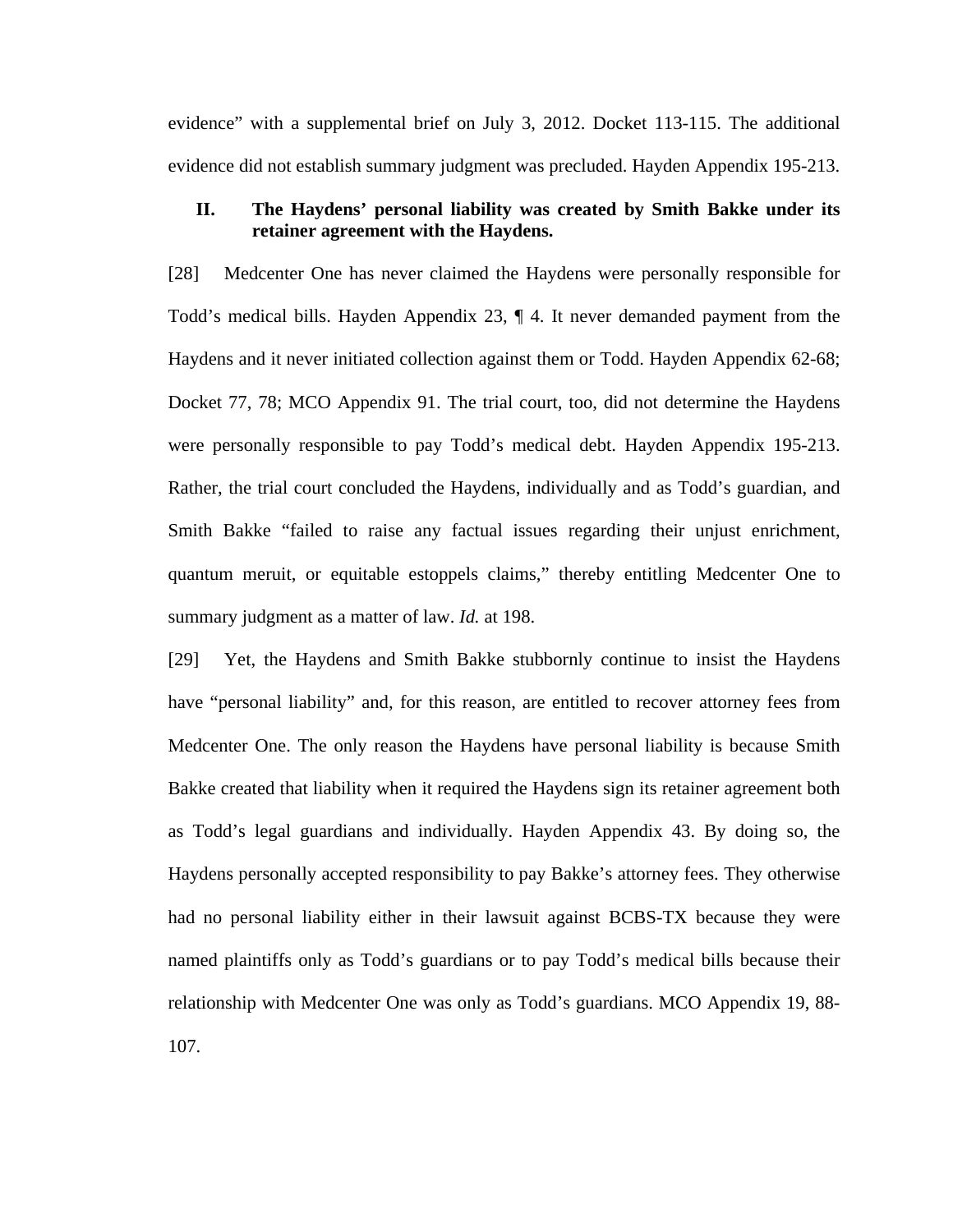#### **III. There is no legal precedent in North Dakota or elsewhere supporting Medcenter One is responsible to pay Smith Bakke's attorney fees.**

 [30] The trial court dismissed the Haydens and Smith Bakke complaint and each of the four equitable theories alleged by the three plaintiffs; the Haydens as Todd's guardians and individually, and Smith Bakke. The appeal is limited to the dismissal of the Haydens' claims individually as well as their and Smith Bakke's claim under the common fund doctrine. Brief of Appellants, p. 8. The dismissal of Todd's claims and Smith Bakke's other claims are not appealed. *Id.* But Todd is the only party (through his parents as guardians) who had any relationship with Medcenter One or BCBS-TX. Todd is the insured under his group health plan. Hayden Appendix 9, ¶ VII. His parents individually have no rights under the plan. Todd's relationship with Medcenter One was patientprovider and debtor-creditor. *Id.* 23, ¶¶ 3, 4. His parents individually have no contractual or other relationship with Medcenter One. Docket 6-9. Likewise, Smith Bakke has no relationship with Medcenter One. There is no employment or attorney-client relationship between Medcenter One and Smith Bakke. *Id.* And there is no contract, written or otherwise, between Medcenter One and either the Haydens or Smith Bakke in which Medcenter One agreed to pay Smith Bakke's attorney fees for suing BCBS-TX. *Id.* Nonetheless, according to Smith Bakke and the Haydens, their efforts in suing BCBS-TX resulted in obtaining benefits owed Todd and, therefore, Medcenter One is somehow legally obligated to pay Smith Bakke's attorney fees under the terms of his retainer agreement with the Haydens. The trial court correctly rejected this theory.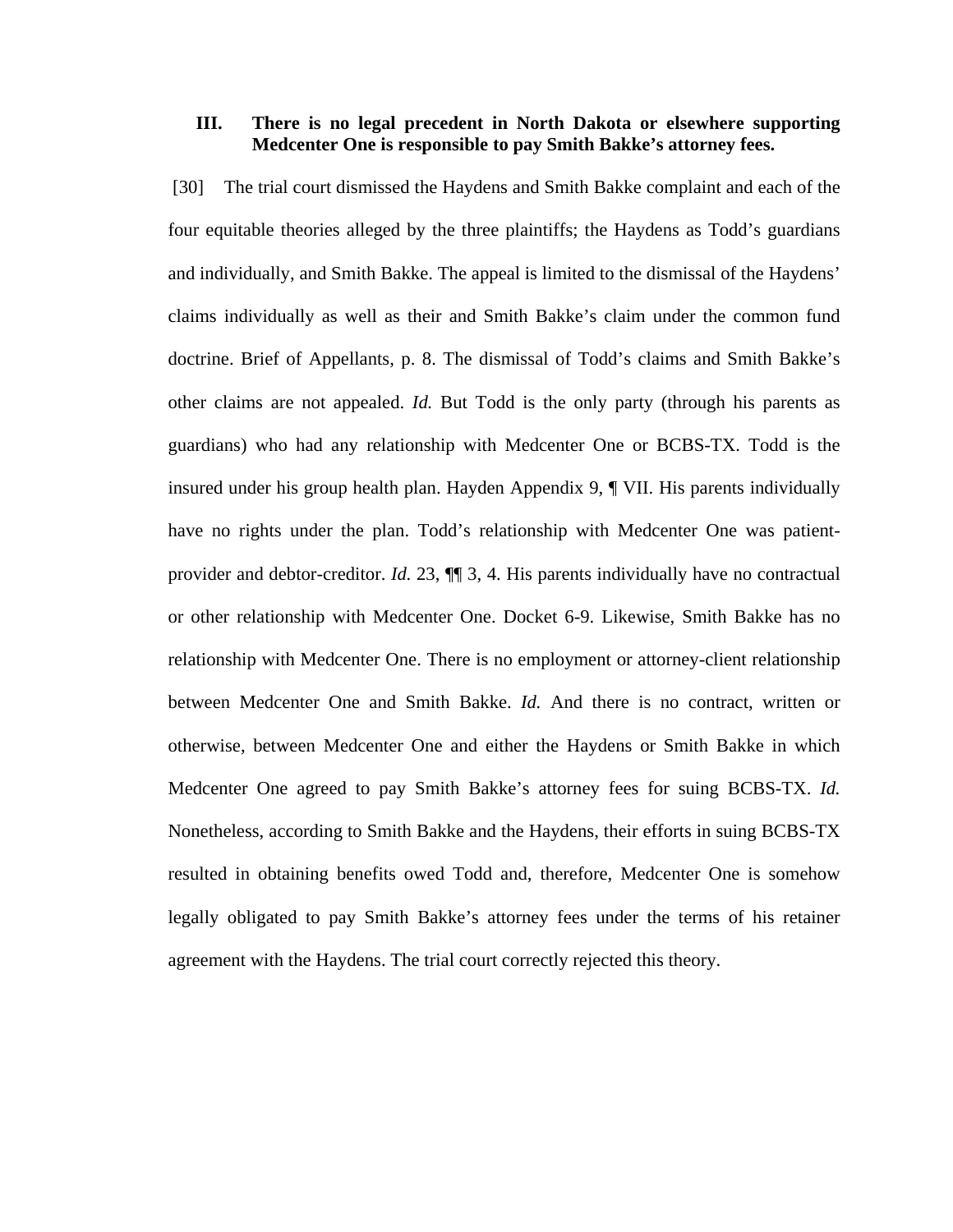## **A. A health care provider that is paid for services it provided a patient/debtor is not unjustly enriched.**

[31] Medcenter One indisputably provided services to Todd for which it was entitled to be paid. It was entitled to be paid regardless whether Todd was insured and regardless of the Haydens' or Smith Bakke's efforts in the lawsuit against BCBS-TX. Medcenter One had legal remedies in its own right to seek and collect payment from Todd for the debt he owed Medcenter One. Todd's debt was paid in full when BCBS-TX paid Medcenter One, but this did not create any legal obligation by Medcenter One to pay Smith Bakke's attorney fees that are owed by his clients, the Haydens. This is the conclusion reached by the trial court when it rejected their unjust enrichment claim based on the following law cited by Medcenter One from other jurisdictions that is factually and legally on point.

[32] In *Wilson v. Sisters of St. Francis Health Svcs. Inc.*, 952 N.E.2d 793 (Ind. Ct. App. 2011), an attorney (plaintiff Wilson) sued a hospital seeking payment of a one-third contingency fee under the fee agreement with his client because the attorney sued his client's health insurer for health benefits that had initially been denied but were subsequently paid directly to the hospital. 952 N.E. 2d at 795. On appeal, the court affirmed summary judgment in favor of the hospital. *Id.* at 794.

[33] The attorney's client, T.W., had been admitted to the Defendant St. Francis, a hospital. *Id.* at 795. T.W.'s health insurer, Kaiser Permanente, "refused to pay for services rendered to T.W. . . ." *Id.* St. Francis had billed T.W. \$26,524.27 for its medical services. *Id.* T.W. hired Wilson to sue Kaiser Permanente "for its failure to pay the St. Francis bill and T.W. agreed to pay Wilson on a contingency fee basis." *Id.* On T.W.'s behalf, Wilson sued Kaiser Permanente and succeeded in obtaining health benefits for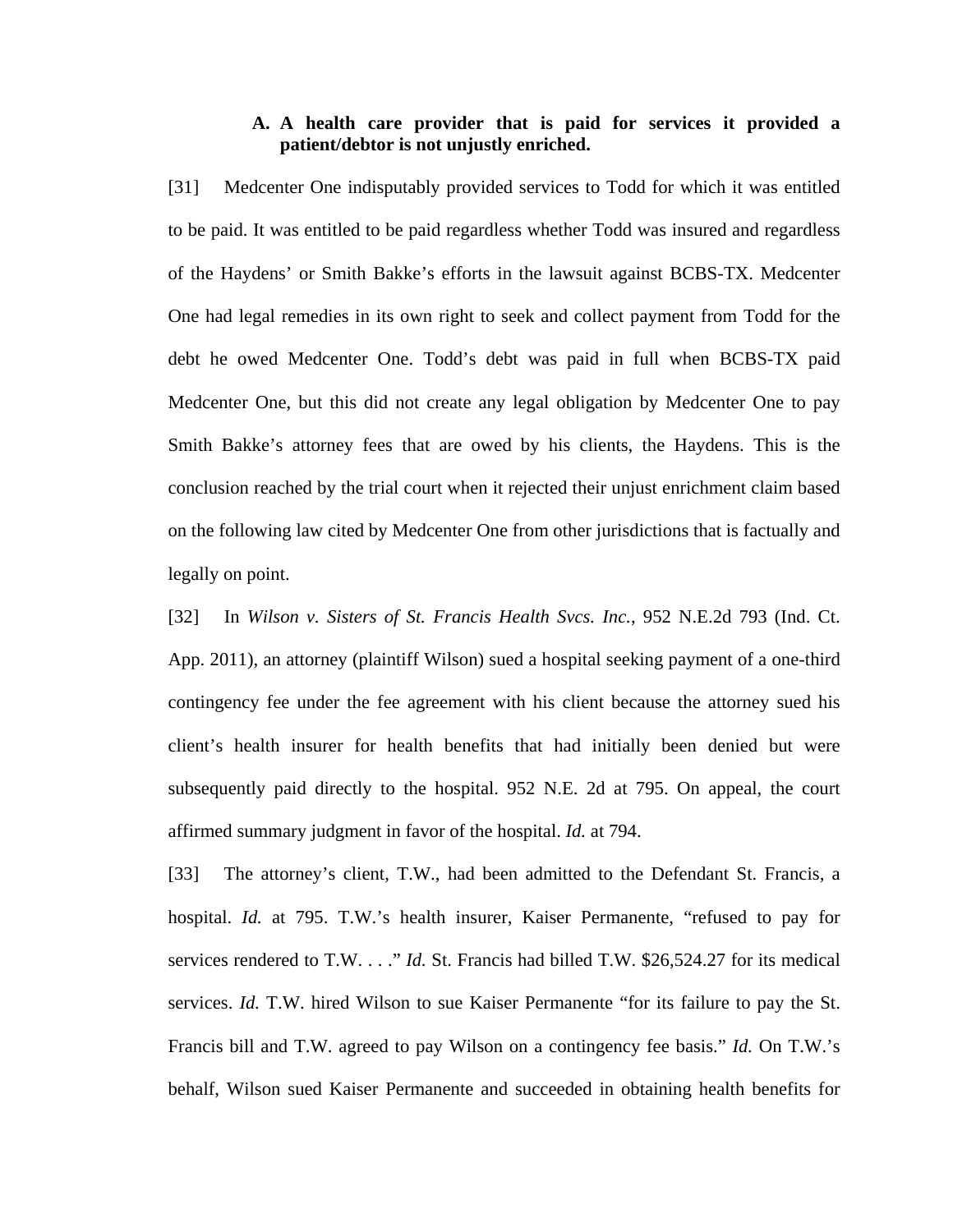T.W. *Id.* "Kaiser Permanente paid \$25,524.27 directly to St. Francis" for the medical services it had provided T.W. *Id.*

[34] Wilson then wrote a letter to St. Francis, demanding it pay one-third of the amounts it was paid by Kaiser Permanente based on Wilson's one-third contingency fee agreement with his client, T.W. *Id.* St. Francis declined. *Id.* Wilson then sued St. Francis claiming he was entitled to payment of his contingency fee based on unjust enrichment/quantum meruit. *Id.* Rejecting Wilson's claim and affirming summary judgment for St. Francis, the court explained:

"According to Wilson, St. Francis has been unjustly enriched because it benefited from Wilson's work without having to pay for the work. The trial court noted that T.W. also benefited from Wilson's work. St. Francis provided medical services to T.W., and T.W. owed \$26,524.27 to St. Francis as a result. T.W. retained Wilson to contest Kaiser Permanente's denial of his health insurance claim, and Kaiser Permanente ultimately paid the amount owed by T.W. There is no evidence that T.W. retained Wilson to challenge St. Francis's claim for medical services as being improper, nor has he ever asserted that T.W. did not owe St. Francis.

Under Wilson's argument that St. Francis's recovery from Kaiser Permanente should be reduced by his attorney fees, T.W. would benefit from Wilson's work and would not have to pay, resulting in T.W.'s enrichment at St. Francis's expense. However, as the trial court and St. Francis point out, even if Kaiser Permanent's payment to St. Francis were reduced by Wilson's attorney fees, T.W. would still owe that amount to St. Francis.

We agree with St. Francis that the hospital, which is 'a stranger' to the contingency fee agreement between T.W. and Wilson, 'should not be forced to carry the burden of [T.W.'s] contractual obligations. . . . There is no dispute that St. Francis provides services to T.W. and is entitled to full payment for its services. Wilson presented no evidence that a measurable benefit has been conferred on St. Francis under such circumstances that St. Francis's retention of the Kaiser Permanent insurance payment without payment of attorney fees to Wilson would be unjust."

*Id.* at 797 (citations omitted).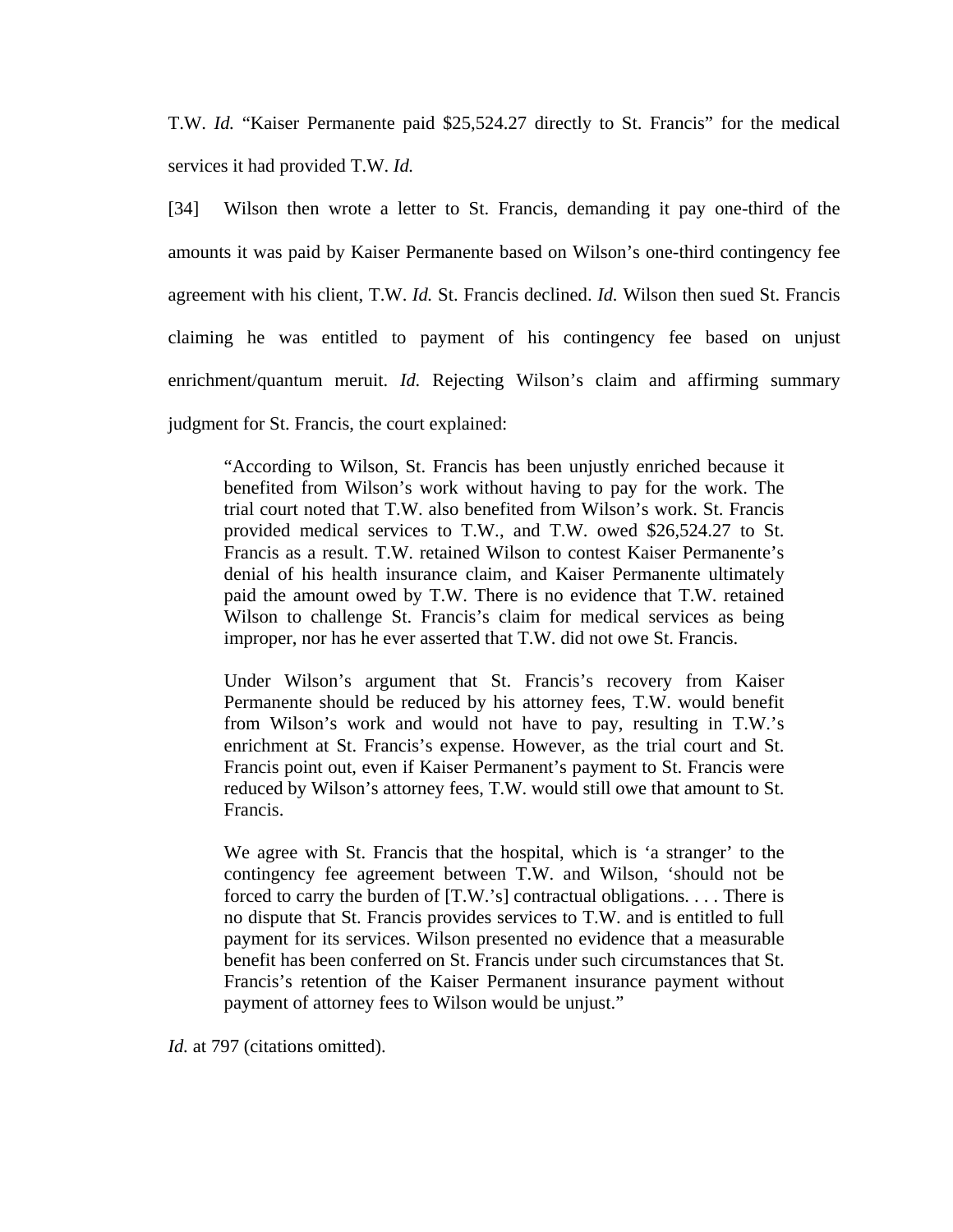[35] In *Mitchell v. Huntsville Hospital*, 598 So.2d 1358 (Ala. 1992), the Supreme Court of Alabama reached the same result based on similar facts, except the hospital had filed a hospital lien because there was potential third-party tortfeasor liability and initiated collection efforts against the patient for the medical services provided the patient. *Id.* at 1359. The patient had hired an attorney, Mitchell, to sue the tortfeasor allegedly responsible for the patient's injuries in a car accident. *Id.* The patient's bill at the hospital totaled over \$56,000. *Id.* Mitchell discovered his client was insured under a health insurance policy with Connecticut General. *Id.* Connecticut General initially denied the claim, but ultimately paid Mitchell's client's hospital bill directly to the hospital. *Id.* Mitchell then complained that Connecticut General should have paid him directly "so that he could deduct his one-third attorney fee" from the payment. *Id.* He sued the hospital "for the recovery of a one-third attorney fee from the proceeds of the check, based on the 'common fund' theory and/or a purported attorney fee lien." *Id.*

[36] Rejecting Mitchell's claims, the court determined: "Mitchell's argument . . . is without merit." *Id.* at 1362. It explained:

"Mitchell has done an outstanding job in representing his clients and is to be commended for the zealousness with which he has pursued their claims. Mitchell performed a valuable service for his clients in determining the existence of coverage by Connecticut General and in pursuing the insurance company until it paid the claim. Mitchell's service prevented his clients from being sued [for an amount] in excess of \$50,000.00. Such efforts clearly merit compensation; however, such compensation is due to paid under the American system by Mitchell's clients, for whom he rendered the service."

*Id.*

[37] The Supreme Court of Washington likewise rejected "an attorney is entitled to compensation, from one other than his client, when services rendered to his client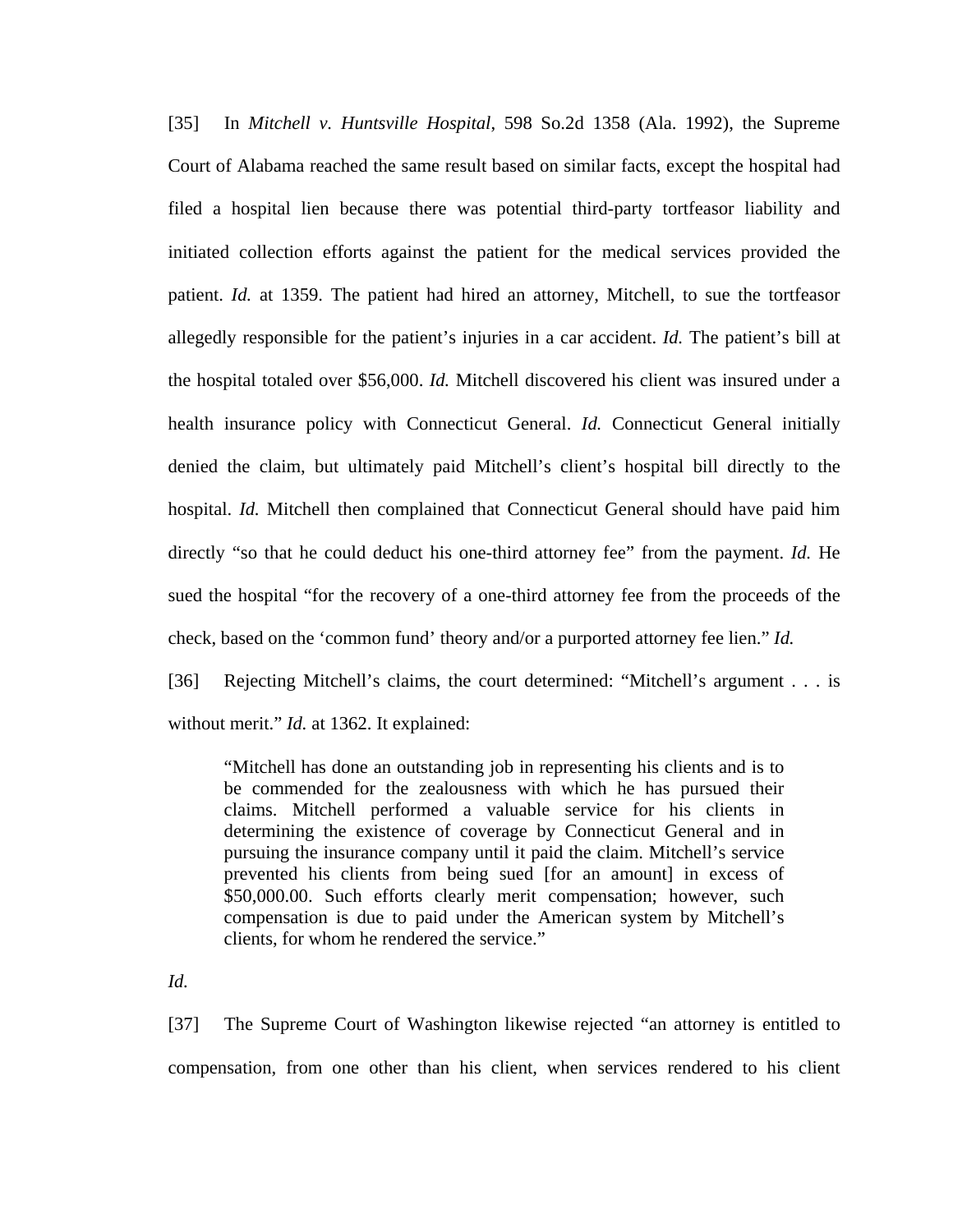incidentally benefit another." *Lynch v. Deaconess Medical Center*, 776 P.2d 681, 682 (Wash. 1989). In *Lynch*, the patient, Tenney, was treated at Deaconess hospital. *Id.* She had a health insurance policy with Medical Services Corporation (MSC). *Id.* Her medical bill at Deaconess was \$8,056.86. *Id.* MSC initially refused to pay her bill, but later reversed its decision and paid Deaconess. *Id.* Tenney hired an attorney, Lynch, to sue MSC. *Id.* Lynch also wrote Deaconess, asking it to hire him as its attorney and, along with Tenney, sue MSC. *Id.* Deaconess declined. *Id.* Lynch sued Deaconess seeking to recover attorney fees on a one-third contingency fee basis based on unjust enrichment and equitable subrogation. *Id.*

[38] Rejecting Lynch's theories and affirming summary judgment for Deaconess, the court explained: "Generally, an attorney's claim for compensation of legal services rendered must rest upon either an express or implied contract of employment." *Id.* Since it was undisputed there was no express employment contract between Lynch and Deaconess, Lynch relied on a supposed "quasi contract." *Id.* at 683. The court explained:

". . . it is apparent that a quasi contract did not exist between Mr. Lynch and Deaconess Hospital. . . . First, Deaconess Hospital was not *unjustly* enriched by Mr. Lynch's services. Ms. Tenney owed Deaconess \$8,056.86 for its medical services. Deaconess only recovered that amount which was owed and which had been declared uncollectible. Deaconess has been incidentally benefited by Mr. Lynch's services. A person can be enriched by merely receiving a benefit. However, the mere fact that a person benefits another is not sufficient to require the other to make restitution. It is well established that unjust enrichment and liability only occur where money or property has been placed in a party's possession such that in equity and good conscience the party should not retain it.

In the case at hand, it is clear that it would not be unjust for Deaconess to retain the \$8,056.86 since this amount simply reflects the amount owed by Ms. Tenney. . . . Here, Ms. Tenney had incurred a debt, Deaconess is entitled to full compensation and should not be required to pay attorney fees to Mr. Lynch for this compensation. Furthermore, the fact that Deaconess eventually recovered this amount is only an incidental benefit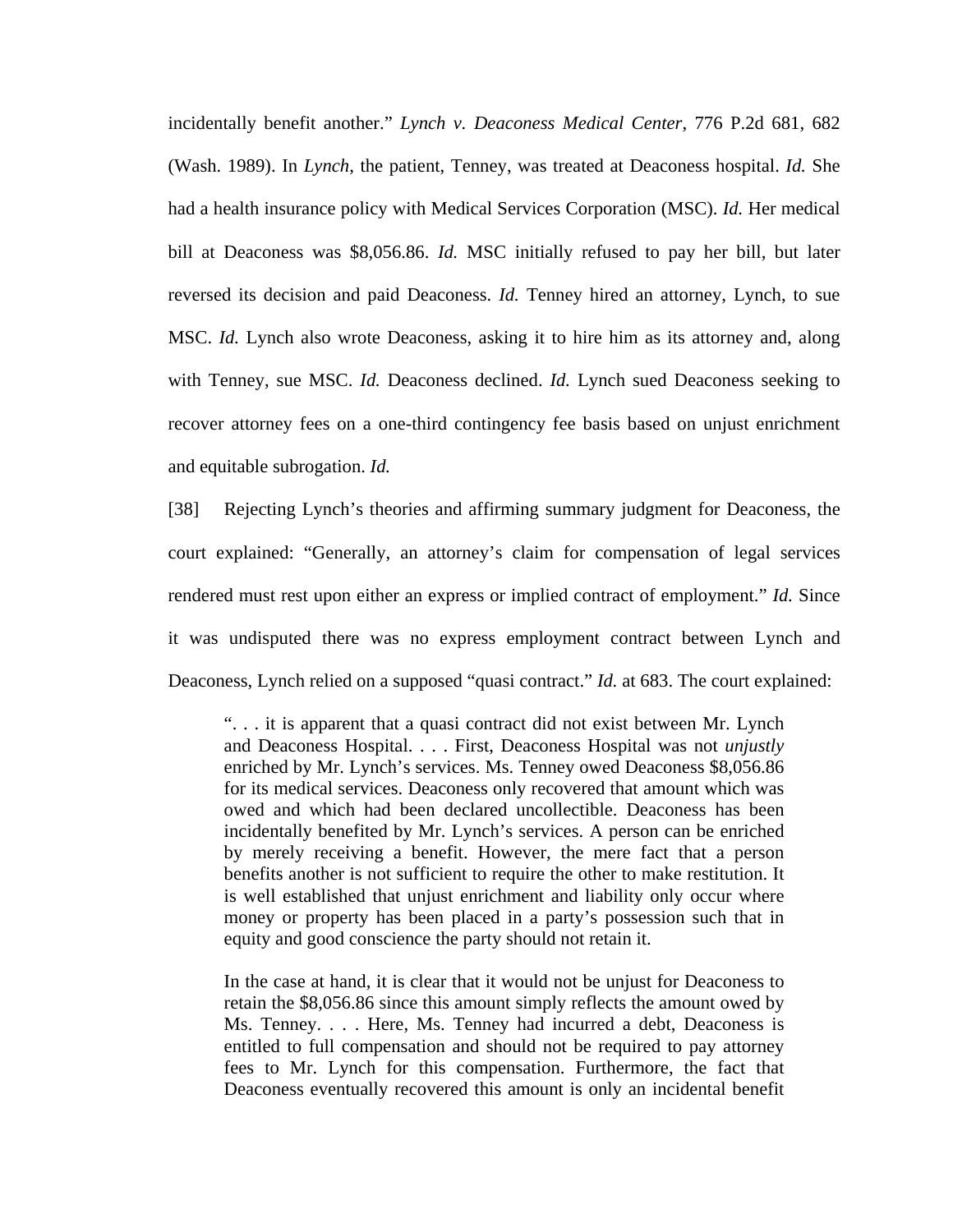derived from Mr. Lynch's services to his client. Mr. Lynch was hired by Ms. Tenney to pursue a claim against MSC for failing to pay Ms. Tenney's medical expenses. Mr. Lynch was obligated to pursue this claim diligently on behalf of his client. Thus, the receipt of an incidental benefit by Deaconess does not create an implied contract between the parties, nor does it impose the obligation of restitution upon the recipient."

*Id.*

[39] North Dakota law, too, rejects that a third party incidentally benefited from an agreement between others has been unjustly enriched. *E.g.*, *Zuger v. N.D. Ins. Guaranty Assoc.*, 494 N.W.2d 135 (N.D. 1992). In *Zuger*, attorney Zuger had been hired by the professional malpractice insurance carrier (Great Global) to defend malpractice cases against insured hospitals of the carrier. *Id.* at 136. Great Global went insolvent and the North Dakota Insurance Guaranty Association assumed the defense of the cases. *Id.* It hired Zuger, who continued to represent the hospitals. *Id.* It paid Zuger's attorney fees and litigation expenses after, but not before, Great Global's insolvency. *Id.* Zuger sued the Guaranty Association and the hospitals to collect his pre-insolvency attorney fees. *Id.* [40] The trial court granted summary judgment for the defendants. On appeal, the supreme court affirmed. One of Zuger's theories was unjust enrichment. He claimed the Guaranty Association and the hospitals, as a third party, directly benefited from his preinsolvency legal work. *Id.* at 138-39. Rejecting the theory, the court held Zuger to his contract with Great Global. It explained: "Zuger has a valid compensation agreement for his services with Great Global. The declaration of Great Global's insolvency does not destroy the existence of that valid agreement; it merely leaves Zuger in the position of a creditor, albeit one in a precarious position." *Id.* at 138. The court likewise held Zuger to his contract with the Guaranty Association, which did not extend to pre-insolvency legal work. *Id.* Accordingly, the court determined, as a matter of law, the Guaranty Association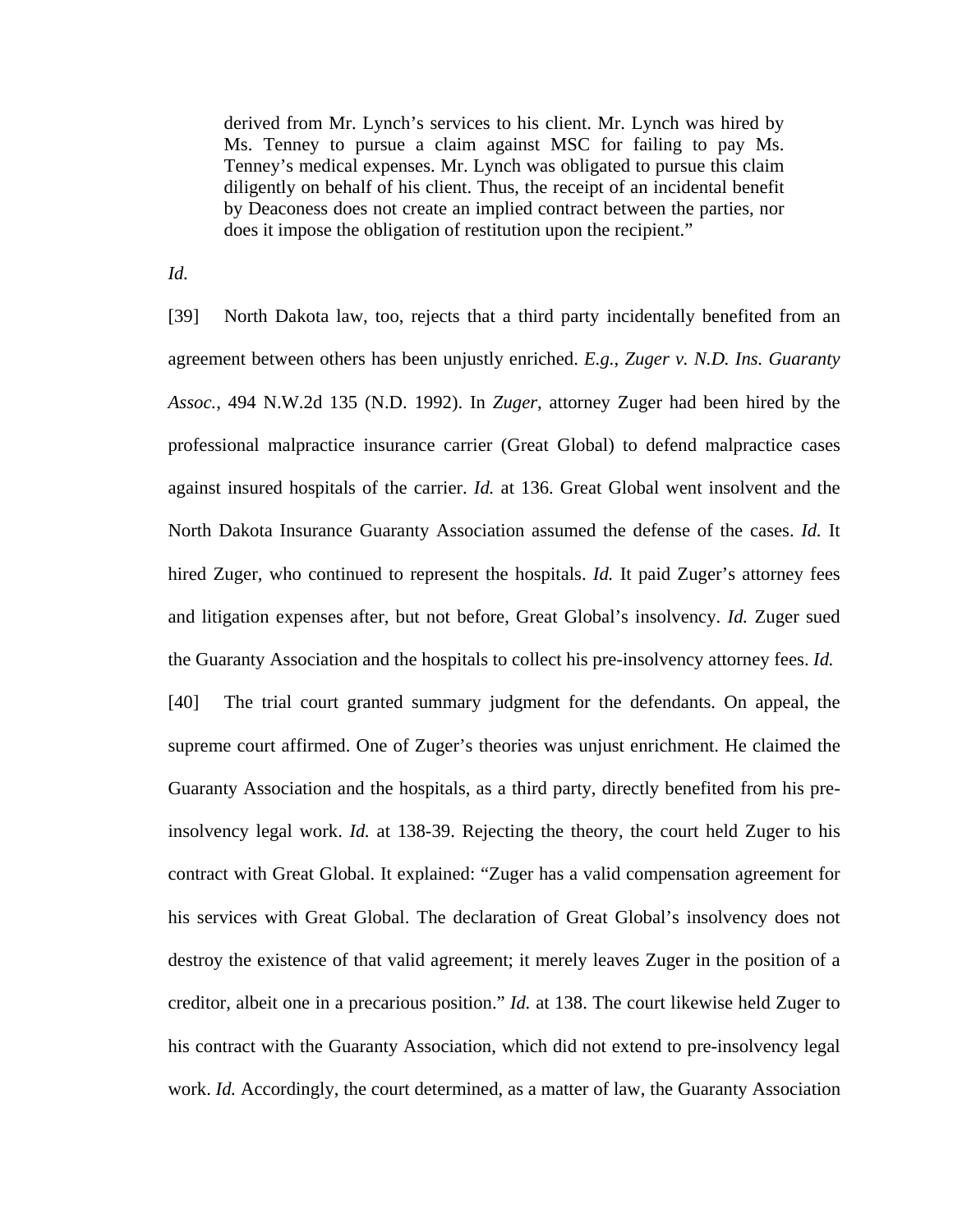was not unjustly enriched and there was no obligation by the Guaranty Association "to pay Zuger for those pre-insolvency services or expenses." *Id.* at 139.

[41] The hospitals, too, as purported third party beneficiaries of Zuger's services, were not unjustly enriched. *Id.* at 139. "Zuger's contract for providing services was with Great Global, and the defendant hospitals have no contractual obligation to pay for the legal services." *Id.* The hospitals "purchased insurance from Great Global to have those legal services provided and paid for by Great Global." *Id.* The court, therefore, held:

". . . persons who have not contracted for legal services do not become legally obligated to pay for those services merely because they have received benefit from the rendering of those services. All parties, including Zuger, were fully aware from the outset that Zuger's contract for providing legal services was with the insurer and that it was the insurer to whom Zuger must look for payment. We hold that Zuger is not entitled to his pre-insolvency attorney fees and litigation expenses from the defendant hospitals on a theory of unjust enrichment."

*Id.* (underlining added).

[42] Because Smith Bakke and the Haydens have no supporting authority, they try to distinguish the above cases. They claim none involved a party like the Haydens who, in their individual capacity, sued a hospital to recover attorney fees they owe their attorney after, in their representative capacity, they succeeded in getting their patient son's medical debt paid. It is a distinction that establishes there is absolutely no legal basis for the Haydens, individually, to sue Medcenter One for unjust enrichment. The debt to Medcenter One was owed by Todd, not his parents. It was paid by BCBS-TX, Todd's insurer, not his parents. The Haydens have no relationship, legally or otherwise, with any of these entities and, therefore, are without standing to sue in their individual capacity. *Rebel v. Nodak Mut. Ins. Co.*, 1998 ND 194, ¶ 8, 585 N.W.2d 811 ("A person cannot invoke the jurisdiction of the court to enforce private rights or maintain a civil action for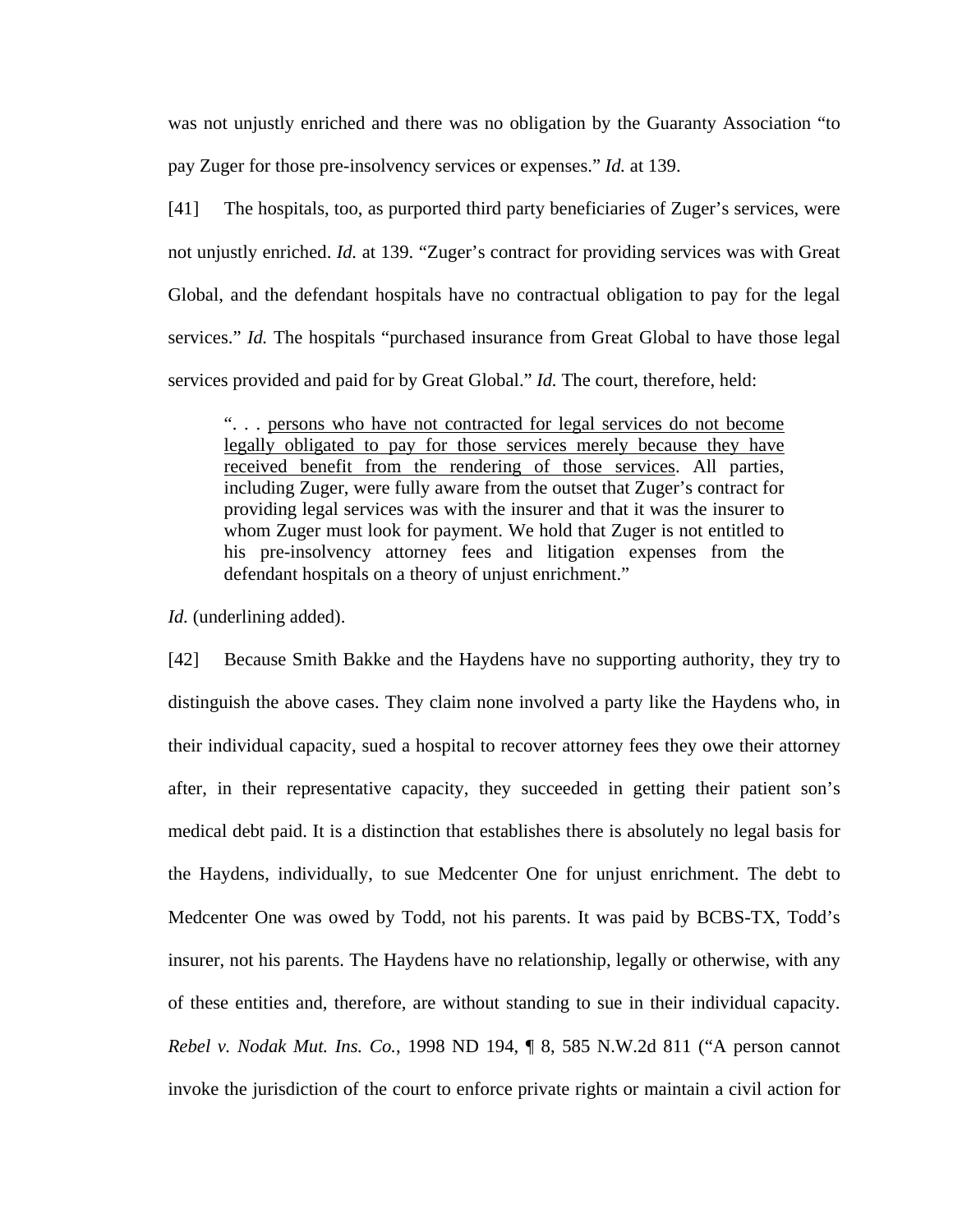the enforcement of those rights unless the person has in an individual or representative capacity some real interest in the cause of action, or a legal or equitable right, title, or interest in the subject matter of the controversy."); Hayden Appendix 28, ¶ 16.

[43] Instead, the Haydens hired Smith Bakke and contractually agreed to pay attorney fees. They benefited because, as Todd's guardians, his medical debt was paid. They claim impoverishment because they paid COBRA premiums "out of their own pocket" and incurred personal liability for attorney fees, but they ignore their personal liability was created by Smith Bakke and the COBRA premiums were paid on Todd's behalf from an account in Todd's name months before they claim any purported reliance on Medcenter One's refusal to join their lawsuit against BCBS-TX. Hayden Appendix 50. The Haydens' failure to pay Smith Bakke's attorney fees does not create any legal obligation by Medcenter One to "carry the burden of [their] contractual obligations" with Smith Bakke. Rather, it is a legal matter between them and Smith Bakke as provided under their contract. *Lochthowe v. C.F. Peterson Estate*, 2005 ND 40, ¶ 10, 692 N.W.2d 120 ("When an impoverishment results from a valid contractual arrangement made by a party, the result is not contrary to equity and there has been no unjust enrichment.").

## **B. The Haydens' failure to pay Smith Bakke's attorney fees does not support quantum meruit against Medcenter One.**

[44] There likewise is no authority supporting a quantum meruit claim against Medcenter One. It is an equitable theory that is essentially indistinguishable from unjust enrichment. *Estate of Zent*, 459 N.W.2d 795, 800 (N.D. 1990). For the same reasons the Haydens' individual unjust enrichment claim fails, so, too, does their quantum meruit claim.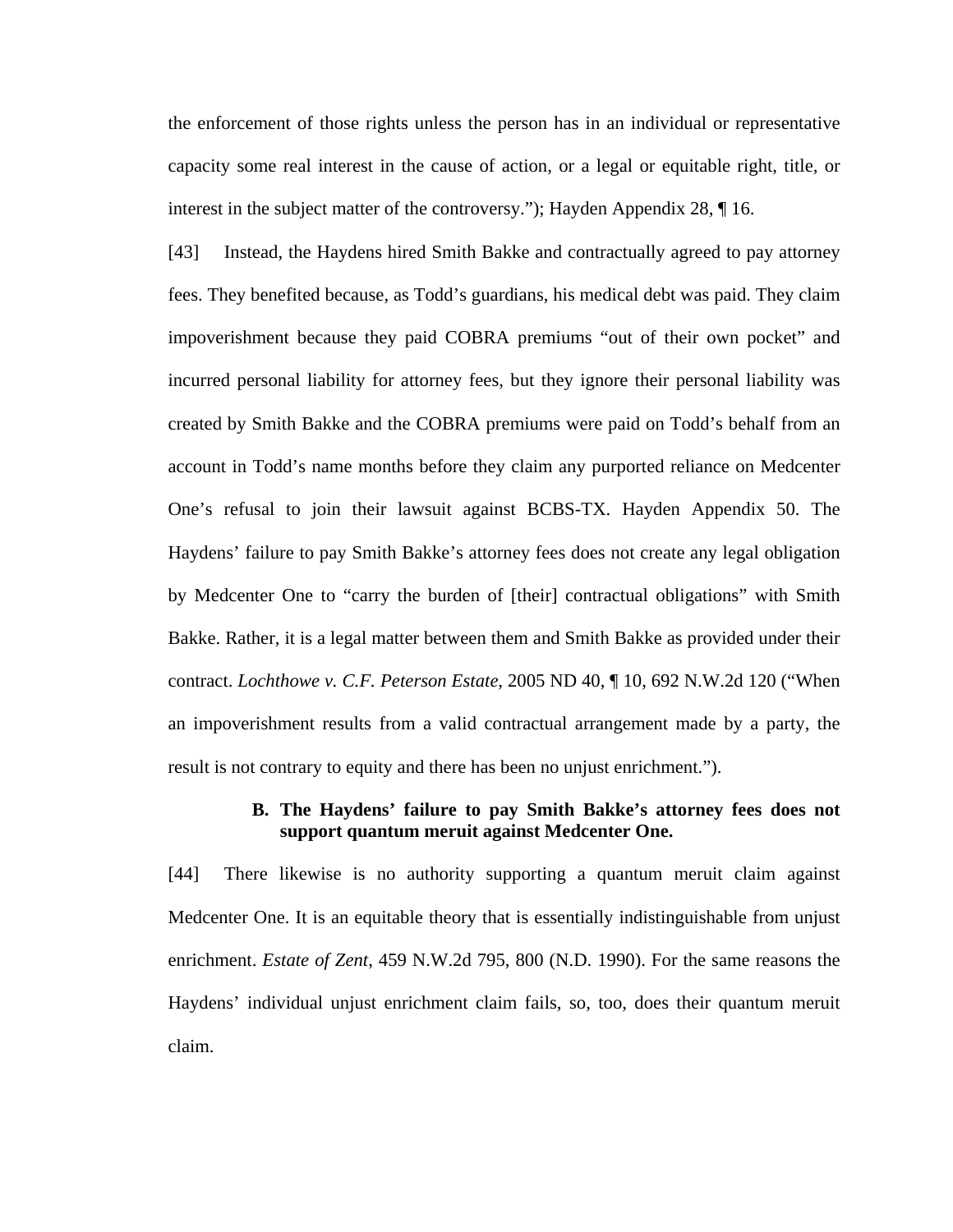[45] According to the trial court, "[t]o prevail on a 'quantum meruit' claim [seeking recovery of attorney fees], the claimant must establish the recipient accepted benefits under circumstances which would reasonably notify the recipient that the claimant had an expectation of payment for the services rendered." Hayden Appendix 204 (citing *Discipliniary Bd. v. Moe*, 1999 ND 110, ¶ 14, 594 N.W.2d 317). This means:

". . . to be compensable, the services rendered are of such a nature that, under the circumstances of a particular case, fairness and justice compel the conclusion that they ought to be compensated on an implied-in-law contractual theory because the recipient ought to have been forewarned that such services do not come cost free."

*Id.* (citing *Estate of Zent*, 459 N.W.2d at 800). Necessary to recovery is a legal status, contractually or otherwise, between the parties. *Moe*, 1999 ND 110, ¶ 15 (rejecting that attorney was entitled to recover fees from former client in quantum meruit based on attorney's unilateral agreement with client and when attorney's claim for fees was with another entity); *Bismarck Hospital v. Burleigh Cty.*, 146 N.W.2d 887 (N.D. 1966) (explaining an implied contract requires the parties occupy toward each a "contract status").

[46] Applying this standard, the trial court correctly concluded the quantum meruit claim of the Haydens, individually and as Todd's guardians, and Smith Bakke failed. *E.g.*, *Wilson*, 952 N.E.2d at 797 (rejecting attorney's unjust enrichment/quantum meruit claim for attorney fees against hospital in part because attorney had contingency fee agreement with his own client). "Bakke did not tell . . . MCO he would seek attorney's fees from them if they received payment from BCBSTX" and "neither Todd Hayden's contract with BCBSTX nor the contract between Bakke and the Haydens was for . . . MCO's benefit." Hayden Appendix 205. Furthermore, this appeal is limited to the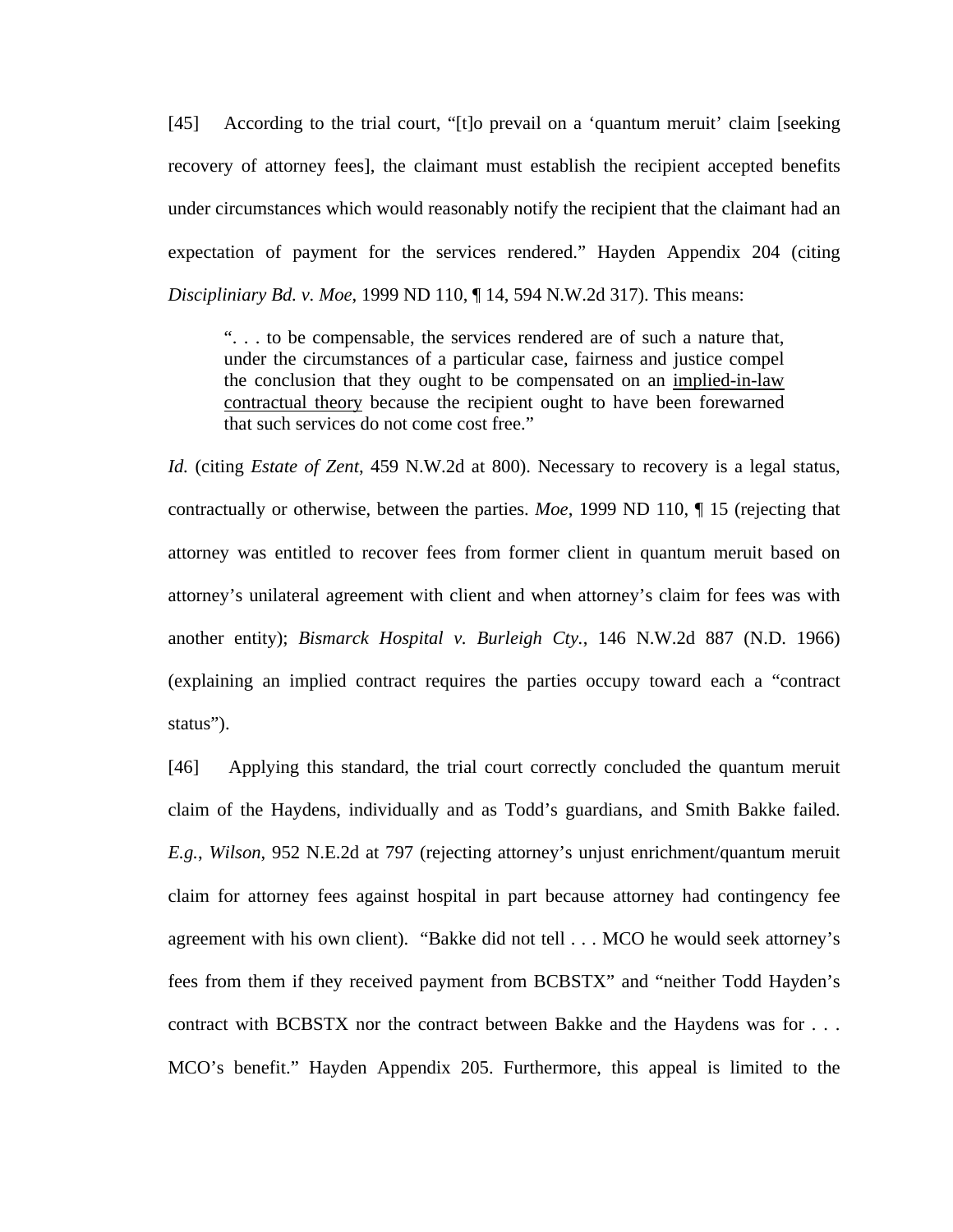Haydens individually. In that capacity, they have no legal status in relation to Medcenter One and they conferred no benefit on Medcenter One based on, as they argue, the federal court lawsuit they brought against BCBS-TX as Todd's guardians. Accordingly, the Haydens' failure to pay Smith Bakke's attorney fees as they contractually agreed does not support quantum meruit against Medcenter One. *See*, *e.g.*, *Thurston v. Cedric Sanders Co.*, 125 N.W.2d 496, 498 (S.D. 1963) ("the rights of the parties are controlled by the[ir] contract, and under such circumstances recovery cannot be had on the theory of a quantum meruit").

## **C. The Haydens' equitable estoppel is contradicted by their pleadings and briefing and fails as a matter of law.**

[47] The doctrine of equitable estoppel is codified at N.D.C.C. § 31-11-06. It provides:

"When a party, by that party's own declaration, act, or omission, intentionally and deliberately has led another to believe a particular thing true and to act upon such belief, that party shall not be permitted to falsify it in any litigation arising out of such declaration, act, or omission."

*Id.* Among other things necessary to invoke estoppel, a plaintiff must allege and show "proof of fraud, positive misrepresentation, or unconscionable conduct akin to fraud . . . ." *E.g.*, *Karch v. Equilon Enterprises L.L.C.*, 286 F.Supp.2d 1075, 1078-79 (D. N.D. 2003).

[48] The trial court correctly determined there is no evidence Medcenter One "made any false representations, concealed any material facts, or engaged in any deceptive conduct." Hayden Appendix 208. The Haydens, however, complain they made COBRA payments because of Medcenter One's "continuous" demands for payment by them of Todd's debt and refusal to join their lawsuit against BCBS-TX, and they sued BCBS-TX because otherwise they would be responsible to pay Todd's debt. Brief of Appellants, p.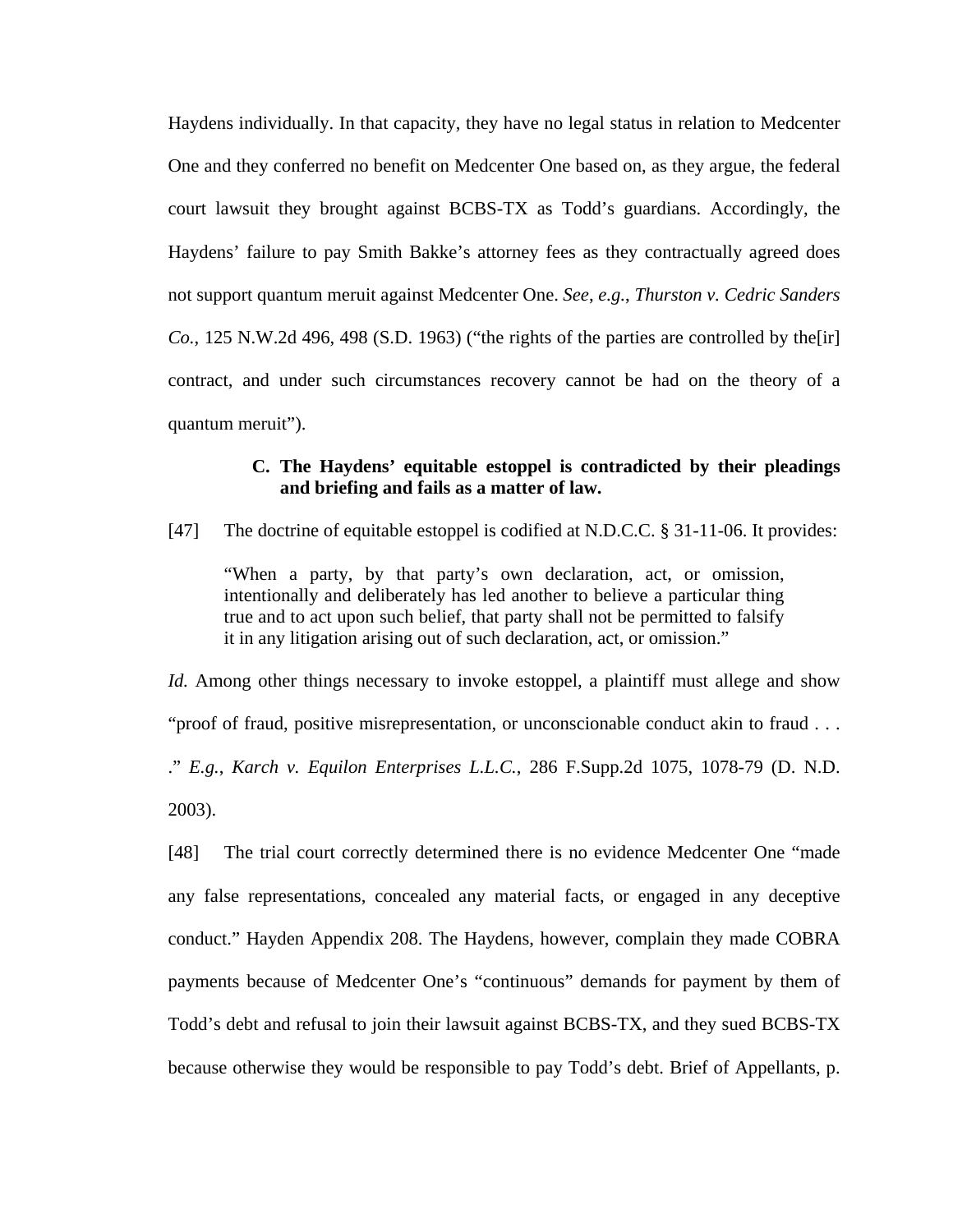30. This is flatly contradicted by their complaint and the record. The Haydens alleged in their complaint: "In order to preserve Todd Hayden's right of recovery of benefits under his insurance policy with BCBSTX and to prevent Todd Hayden's insurance policy from lapsing, the Haydens began making COBRA premium payments in approximately October 2009," six months before Medcenter One declined Bakke's request to sue BCBS-TX. Hayden Appendix 14, ¶ XXV. Further, the Haydens sued BCBS-TX because, as Todd's guardians, "they were, of course, interested in avoiding the assets of Todd Hayden being dissipated and expended to pay for medical care and benefits which should have been covered" by BCBS-TX. Docket 22, p. 11. Accordingly, based on the Haydens' own pleadings and briefing the trial court correctly rejected any basis for an equitable estoppel claim, explaining in part:

". . . the Haydens were induced to file their lawsuit out of a desire to prevent Todd Hayden's assets from being used to pay his medical bills, and the Haydens understood, and continue to understand, that they are not primarily responsible for Todd Hayden's medical bills. . . . there is no evidence that Billings or MCO ever sought to hold Arthur or Joy Hayden liable for Todd Hayden's medical bills."

Hayden Appendix 210; *Karch*, 286 F.Supp.2d at 1078-79 (granting defendant judgment on the pleadings because plaintiffs' complaint failed to "reveal any allegations of fraud, positive misrepresentation, or unconscionable conduct"); *see Dalan v. Paracelsus Healthcare Corp. of N.D.*, 2002 ND 46, ¶¶ 19-22, 640 N.W.2d 726 (affirming summary judgment dismissal of plaintiff's equitable estoppel claim because failed to establish the elements of the claim).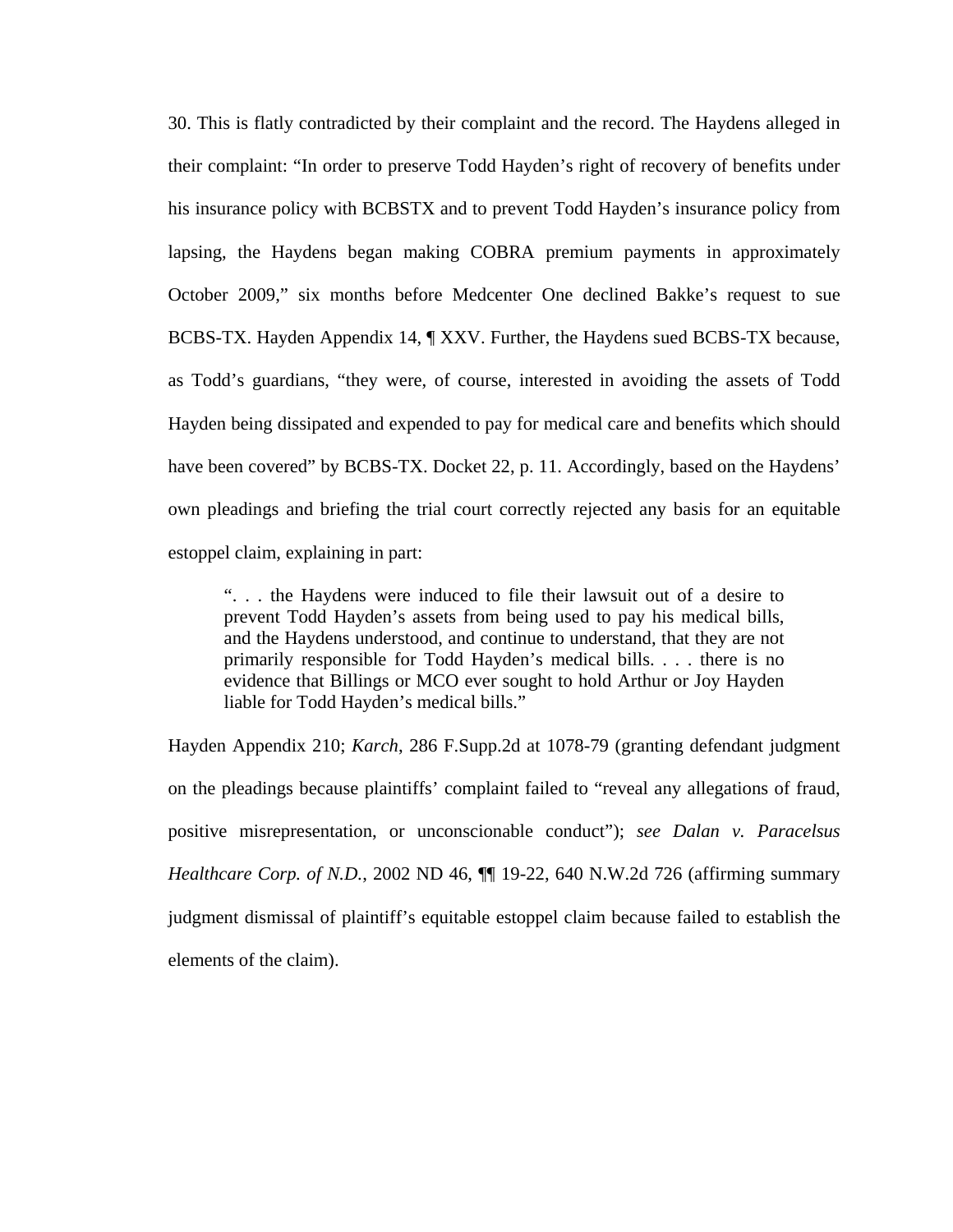### **D. The Haydens' lawsuit against BCBS-TX is a "remedy at law" that precludes any equitable action against Medcenter One.**

[49] Equity is a potential remedy only in the "absence of a remedy provided by law." *E.g.*, *Lochthowe*, 2005 ND 40, ¶ 9. When a plaintiff has a legal remedy, equity is precluded as a matter of law. *Id.* ¶ 14.

[50] *Lochthowe* involved the plaintiff Lochthowe who had an agreement with an estate to cash rent farm land. The land was later offered for sale, and Lochthowe submitted a bid, but it was not accepted and other negotiations failed. *Id.* ¶¶ 2-4. The land was sold to an heir of the estate. *Id.* Lochthowe sued the estate, the estate's PR, and the estate's heir who bought the land. *Id.*  $\P$  5. Lochthowe settled before trial with all defendants except the heir. *Id.* ¶ 6. Lochthowe's theory against the heir was unjust enrichment. *Id.* It failed because the heir was not "a party to the lease agreement" between Lochthowe and the estate, and Lochthowe "had a legal remedy for breach of contract against [the other defendants] but settled with them before trial." *Id.* ¶ 13. Accordingly, Lochthowe "had an adequate legal remedy which precluded him from pursuing an unjust enrichment action against [the heir] as a matter of law." *Id.* ¶ 14.

[51] Likewise, in *D.C. Trautman Co. v. Fargo Excavating Co.*, 380 N.W.2d 644 (N.D. 1986), the plaintiff Trautman's unjust enrichment claim against a purported third-party beneficiary defendant was dismissed because Trautman had a legal remedy for breach of contract against the other defendants with whom Trautman had a contract but had settled with before trial. *Id.* at 644-46. The court held: "A party is not entitled to equitable relief if there is a remedy provided by law which is equally adjusted to rendering complete justice." *Id.* at 645.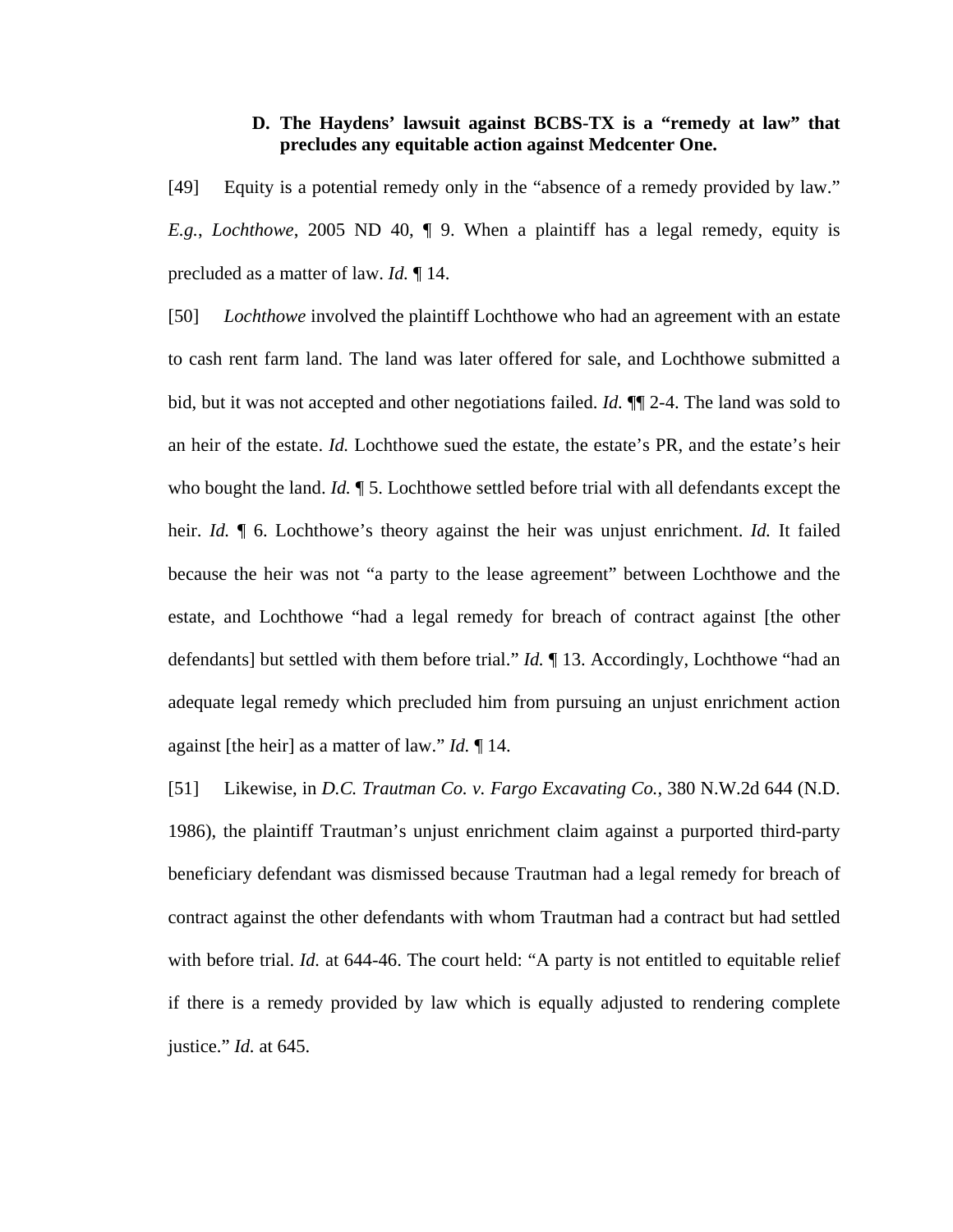[52] The trial court correctly determined the Haydens and Smith Bakke have a legal remedy that precludes their lawsuit seeking equitable relief. The Haydens, as Todd's guardians, sued BCBS-TX and, according to the federal court, are entitled to attorney fees if they prevail on their ERISA claim. *E.g.*, MCO Appendix 17. Smith Bakke, too, has a remedy because it can sue the Haydens under the retainer agreement if they fail to pay attorney fees. Hayden Appendix 43, 203-204.

[53] The Haydens now complain in this appeal, however, that they, individually, have no remedy to recover the COBRA premiums or the attorney fees they owe to Smith Bakke. The Haydens and Smith Bakke distort the law and the facts. The Haydens paid COBRA premiums from an account in Todd's name and to protect Todd's assets and prevent insurance from lapsing. Hayden Appendix 14, 46-61. Their personal liability was created by Smith Bakke. *Id.* at 42-43. There is a complete disconnect in how they could plausibly maintain Medcenter One is, therefore, legally responsible to pay their attorney fees owed Smith Bakke. Moreover, the remedy the Haydens have in their representative capacity in the federal court lawsuit is a remedy to pay Smith Bakke's attorney fees.

## **E. The common fund doctrine does not apply because Todd Hayden was a debtor of Medcenter One obligated to pay for his medical services regarding whether he had insurance and regardless whether his parents prevailed in the lawsuit against BCBS-TX.**

 [54] The common fund doctrine is an equitable doctrine recognized in North Dakota, but "applie[d] only in limited types of cases," like class actions and probate. *First International Bank & Trust et.al. v. Peterson et.al.*, 2011 ND 87, ¶ 24, 797 N.W.2d 316. It is an exception to the American rule that "parties bear their own costs of litigation." *E.g.*, *id.* "The purpose of the common fund doctrine is to spread out the attorney's fees proportionately among those who benefit from the suit, recognizing 'that persons who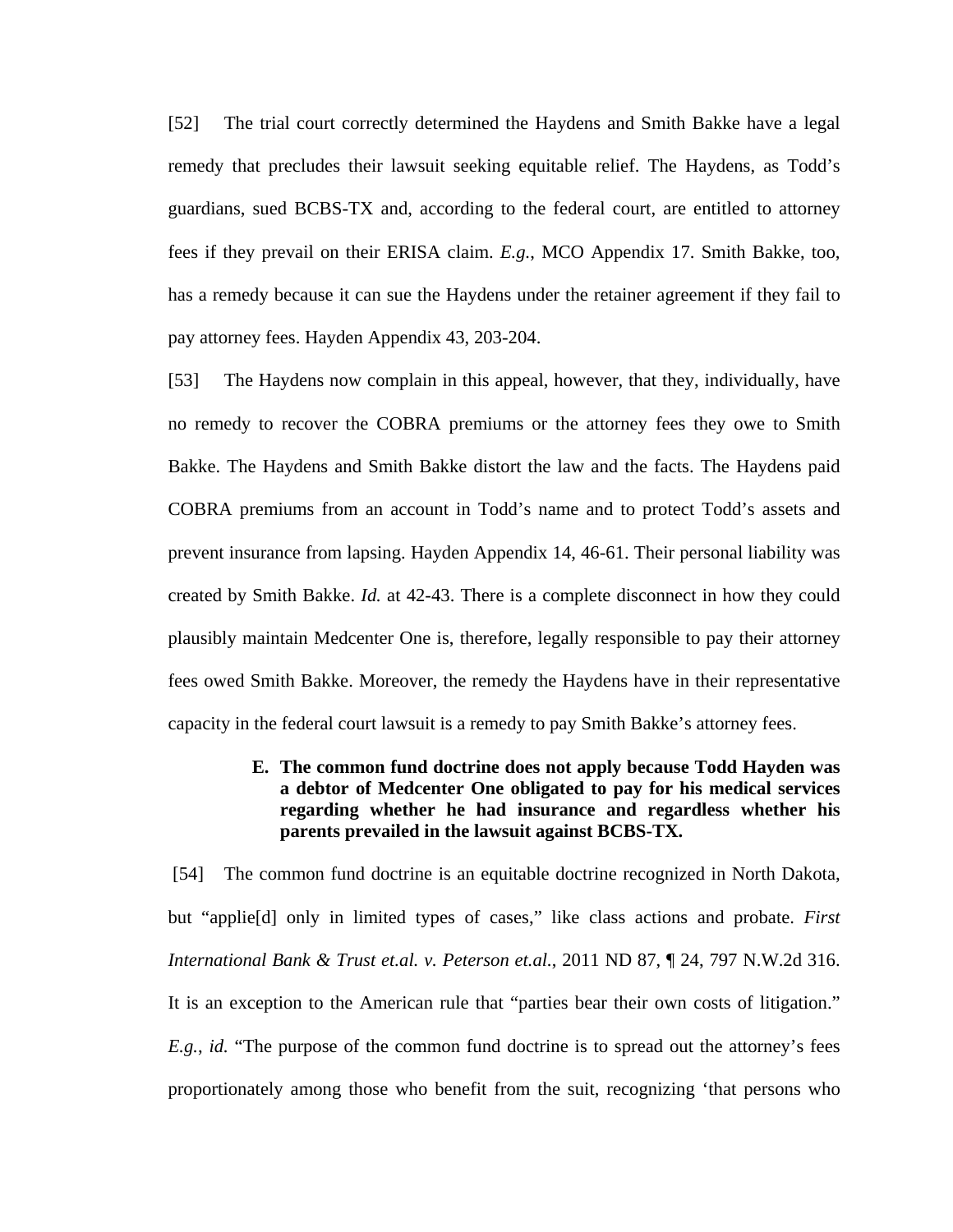obtain the benefit of a lawsuit without contributing to its costs are unjustly enriched at the successful litigant's expense.'" *Id.* The Haydens and Smith Bakke claim "the common fund benefits not only Billings Clinic and Medcenter One, but also numerous additional health care providers, including Dakota Alpha, Q&R Clinic, American Medical Response, Medcenter One Pharmacy, Face & Jaw Surgery, and Billings Anesthesiology, all of which provided medical services to Todd and all of which received . . . a benefit as a result of Todd's parents and Smith Bakke obtaining a reversal of BCBSTX's wrongful denial of coverage." Brief of Appellants, pp. 33-34. First, it cannot be said BCBS-TX paid benefits only because of the Haydens' lawsuit. BCBS-TX paid some, but not all, benefits before the Haydens sued it. MCO Appendix 105. Second, the Haydens and Smith Bakke did not sue any providers other than Medcenter One and Billings. Despite urging application of the common fund doctrine, they do not propose the Haydens or the other non-defendant providers "proportionately" share Bakke's attorney fees, rather they propose the fees should be borne wholly by Medcenter One and Billings Clinic. Accordingly, they apparently ask for a "modified" application of the common fund doctrine. The trial court correctly determined it does not apply. Hayden Appendix 210- 212,

[55] No authority has been found in North Dakota or elsewhere applying the common fund doctrine to a debtor-creditor relationship, and no authority is cited by the Haydens and Smith Bakke supporting its application.

[56] Courts elsewhere, by overwhelming majority, have rejected its application in circumstances like this case, but unlike this case in that they involved third party tortfeasor liability and a hospital lien on the third party settlement proceeds. *Wendling v.*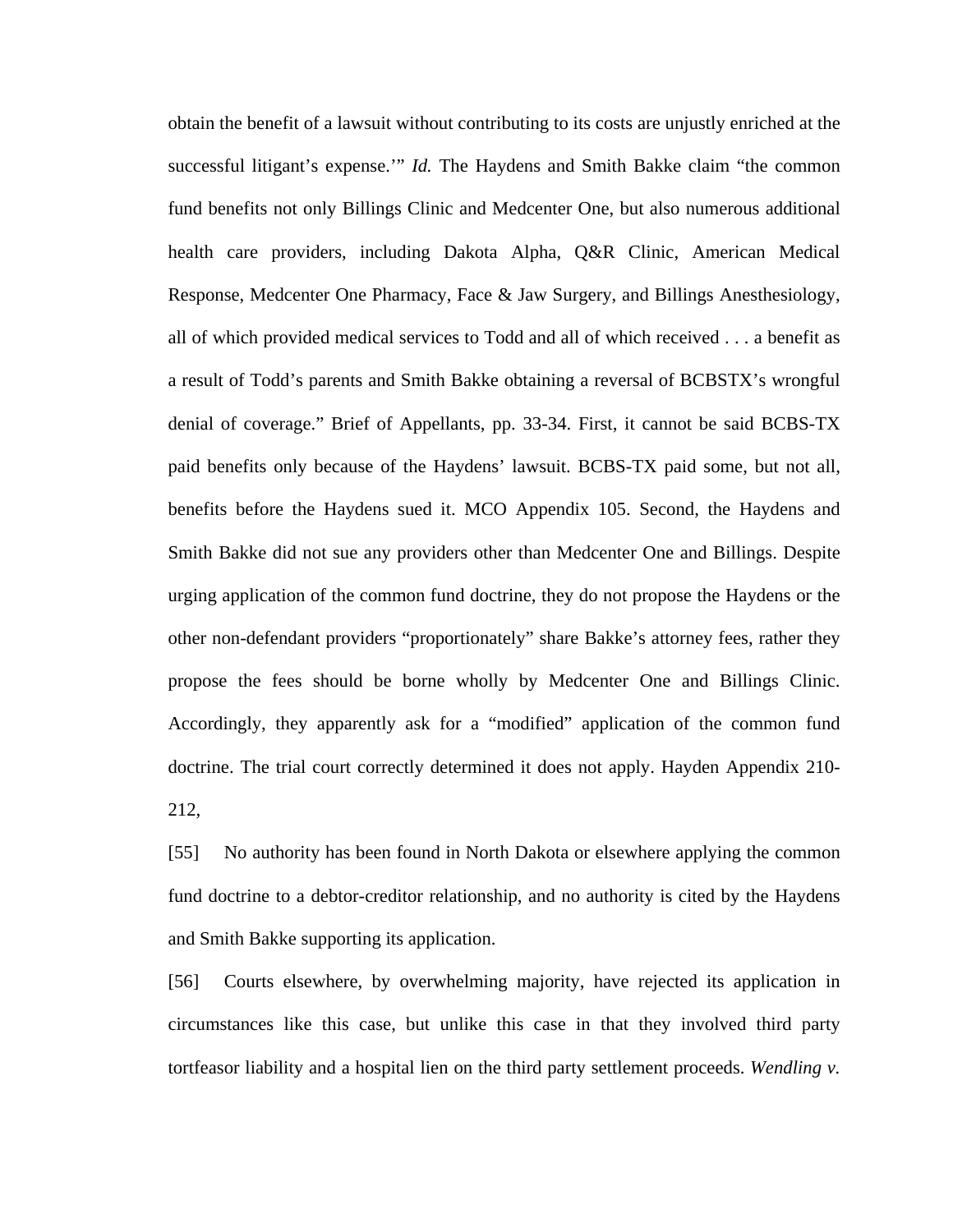*Southern Illinois Hospital Svcs.*, 950 N.E.2d 646 (Ill. 2011); *Trevino v. HHL Financial Svcs., Inc.*, 945 P.2d 1345 (Colo. 1997); *City & Cty. of San Francisco v. Sweet*, 906 P.2d 1196 (Calif. 1995). For example, *Wendling* involved plaintiffs who were injured in car accidents, received medical care at the defendant hospitals, and sued the drivers of the cars (third party tortfeasors) for their injuries. The hospitals asserted statutory liens against the third party lawsuits. *Id.* at 647. The plaintiffs settled with the tortfeasors and their attorneys then "alleged that, under the common fund doctrine, [they] were entitled to additional attorney fees equal to one-third of the amount of the Hospitals' liens." *Id.* at 648. In other words, plaintiffs sought to have the hospitals pay their "proportionate share" of attorney fees for recovering the settlements from which the hospitals' liens would be satisfied. *Id.* The Illinois Supreme Court rejected this argument, explaining:

"Illinois courts have never applied the common fund doctrine to a creditor-debtor relationship, such as the one between the Hospitals and the plaintiffs in the instant case. . . . this court [has] expressly held that the doctrine was inapplicable to a hospital holding a statutory lien. . . . In contrast to other 'common fund' cases, where the beneficiaries of the fund would not be paid absent the creation of the fund, the hospital's recovery of its charges did not depend on the creation of the fund. 'Plaintiff was a debtor obligated to pay for the services rendered by the hospital out of any resources which might become available to him.

The benefit to the hospital resulting from [the attorney's] services was merely incidental to the primary purpose of obtaining compensation for plaintiff's injuries. We cannot justify extending the common fund doctrine to require a mortgagee or a furniture store or any other creditor of a plaintiff to contribute to the fees of the plaintiff's attorney if the funds recovered by litigation are used to satisfy the plaintiff's obligations."

*Id.* at 648-649 (citations omitted). A majority of other courts addressing this issue have

likewise "held that the hospital is not required to pay a share of attorney fees generated in

creating a fund from which the hospital's lien is paid." *Trevino*, 945 P.2d at 1349.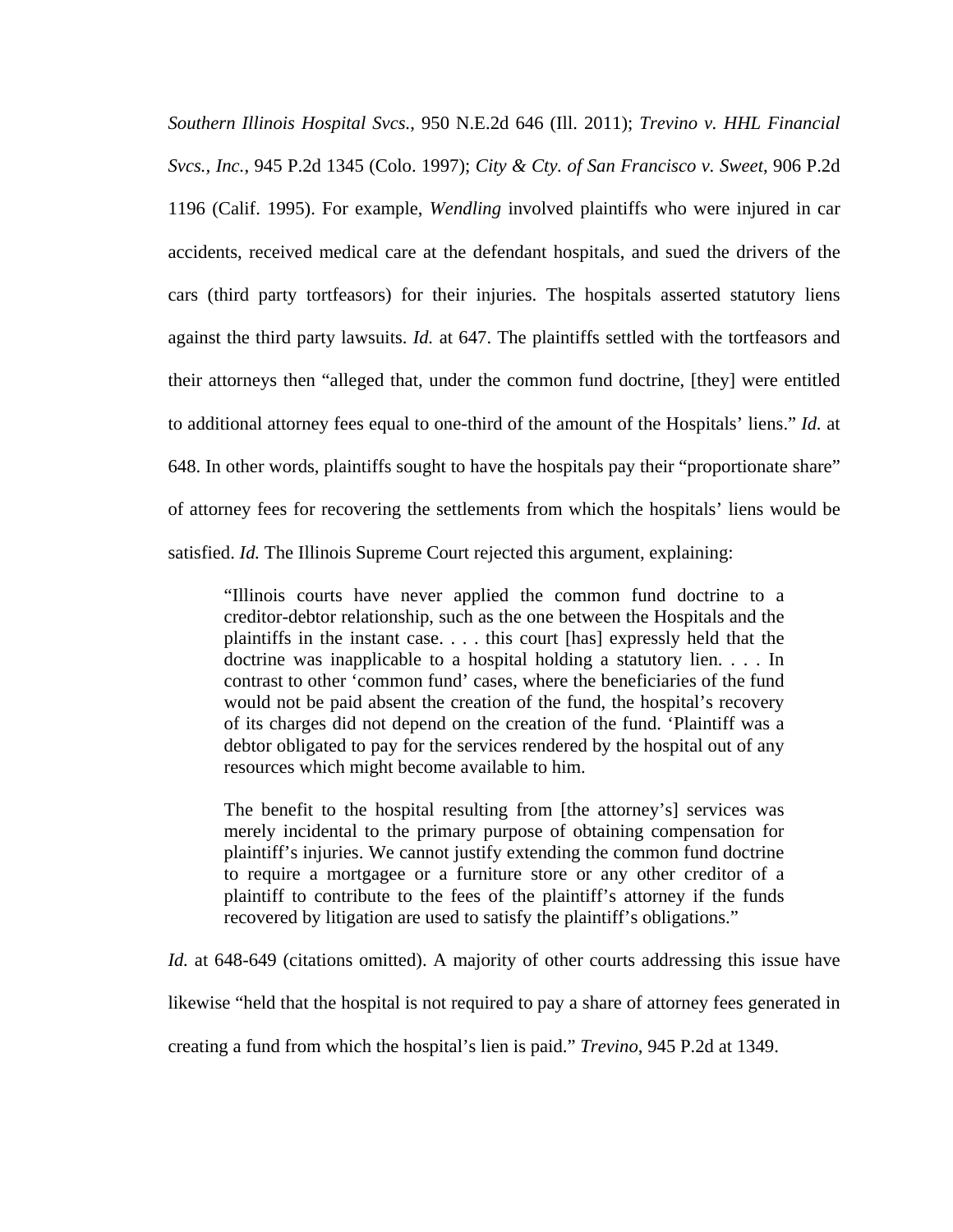[57] In these cases, however, the plaintiffs at least had a statutory basis—the hospital lien statutes—for their argument. Here, there is no hospital lien by Medcenter One and there is no third party tortfeasor liability upon which a lien could attach. N.D.C.C. § 35- 18-01. But, like the plaintiffs in the above cases, Todd Hayden was a debtor of Medcenter One obligated to pay for its services regardless whether he was insured and regardless whether his parents prevailed against BCBS-TX. It is a debtor-creditor relationship, and no court has applied the common fund doctrine in this context.

[58] The Haydens and Smith Bakke liken Medcenter One to a subrogated insurer in a third party tortfeasor situation. It is why they cite *Bishop v. Burgard*, 764 N.E.2d 24 (Ill. 2002) (applying the common fund doctrine to a third party liability settlement because the health insurer "benefitted from the fund by obtaining a reimbursement 'which it would not have received absent the fund's creation'"). But Medcenter One is not a subrogated insurer. It is a creditor of Todd's and its right to be paid for the medical services it provided Todd "w[as] not contingent on [Todd's] rights against a third party or the creation of a fund." *E.g.*, *Wendling*, 950 at 651. Medcenter One's right to be paid is "based upon a debt owed the hospital by its patient" and "existed irrespective of the outcome of any personal injury litigation" or the Haydens' first party lawsuit against BCBS-TX. *Id.* Further, unlike a subrogated insurer, Medcenter One had no standing or legal basis upon which it could seek payment of Todd's debt from anyone other than Todd. *E.g.*, *Trevino*, 945 P.2d at 1349.

[59] Moreover, "in a typical common fund case, the fund has been 'created for the benefit of the entire class'" and from which attorney fees are shared proportionately among all beneficiaries. *Wendling*, 950 N.E.2d at 652. Here, there is neither a "common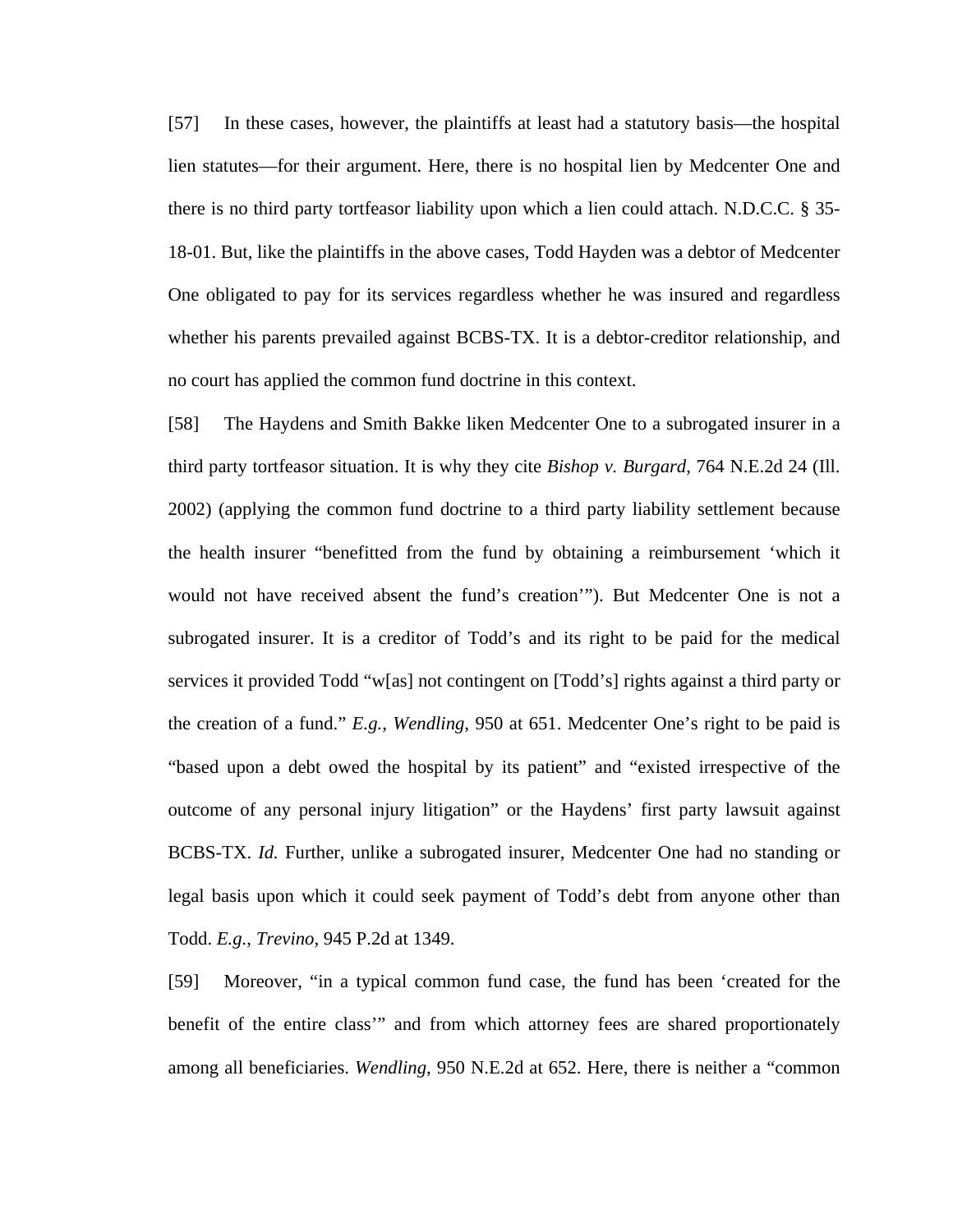fund" nor a proposed proportionate sharing of attorney fees. The Haydens and Smith Bakke do not ask for proportionate sharing of attorney fees among all the purported beneficiaries, which includes themselves and other medical providers whom they did not sue. Instead, they ask that Bakke's attorney fees be borne wholly by Medcenter One and Billings Clinic. *City & Cty. of San Francisco v. Sweet* 906 P.2d 1196, 1203 (Calif. 1995) (rejecting that a plaintiff who obtained a third party tortfeasor settlement is "permitted to reduce county [hospital's] lien by a share of his attorney fees [because] he would receive a benefit denied other debtors whose debt for hospital care has to be paid in full regardless of the source of their after-acquired funds and regardless of whether they had to resort to litigation to acquire them"). Likewise, there is no "common fund" because Todd's health insurer simply fulfilled its contractual obligation to Todd under the group health plan and paid benefits under the plan, relieving him of the debt he owed Medcenter One. *Wendling*, 950 N.E.2d at 648-652 (explaining "Plaintiff was a debtor obligated to pay for the services rendered by the hospital out of any resources which might become available to him").

#### **F. Neither Todd Hayden nor Arthur and Joy Hayden or Smith Bakke were entitled to be paid the billed amounts for Todd's medical care.**

[60] The Haydens complain they were entitled to be paid the gross amounts billed for Todd's medical care and Medcenter One improperly accepted less "in settlement with BCBS-TX." They complain because the difference between these amounts, \$239,606.45, is what Bakke intended to pay his attorney fees, not because he was legally entitled to do, but because he intended to force Medcenter One to compromise what it was owed. This is what he told counsel for BCBS-TX when he demanded direct payment to his law firm's trust account, a demand described by BCBS-TX as one with "no authority in support"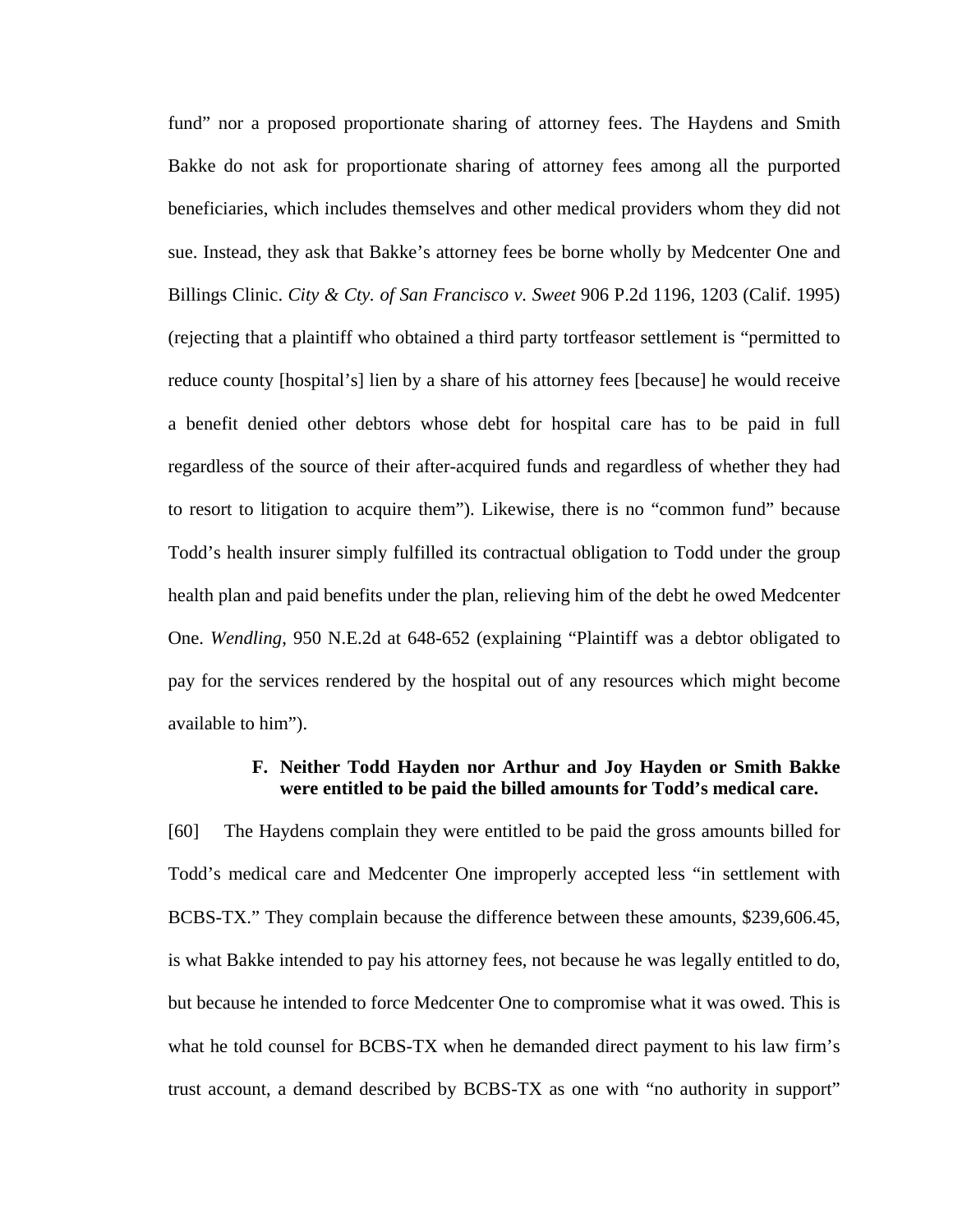and "driven by his desire to increase the size of the contingency payment he anticipates receiving." MCO Appendix 59. Bakke wrote: "Following receipt of payment from BCBSTX and/or Nabors, Plaintiffs' counsel would then negotiate with the various medical providers and institutions to resolve their claims for compensation due for health care benefits and treatment provided to Todd Hayden . . . ." *Id.* at 67 (underlining added). His plan was thwarted when BCBS-TX properly made direct payments to Medcenter One rather than his trust account.

[61] The Haydens and Smith Bakke individually have no basis to challenge the direct payments made by BCBS-TX to Medcenter One. They have no rights under Todd's group health plan. *Rebel*, 1998 ND 194, ¶ 8 ("A party is entitled to have a court decide the merits of a dispute only after demonstrating the party has standing to litigate the issues placed before the court.").

[62] Even if they did, there is nothing improper about direct payments being made to Medcenter One or at the allowable amount, or less than the billed amount. Todd's group health plan is the contract that determines, among other things, who will receive payment and the allowable amount for medical services. Hayden Appendix 77-176. As to direct payments, it instructs:

"Benefit payments will be made directly to contracting Providers when they bill the Claim Administrator."

*Id.* at 106. Medcenter One is a contracting provider that billed BCBS-TX for Todd's medical care. Smith Bakke asked Medcenter One to produce its provider agreement. It answered:

**REQUEST 12:** Please produce copies of the provider agreement between BCBS-TX and Medcenter One as referred to in the *Answer* of Medcenter One dated January 30, 2012.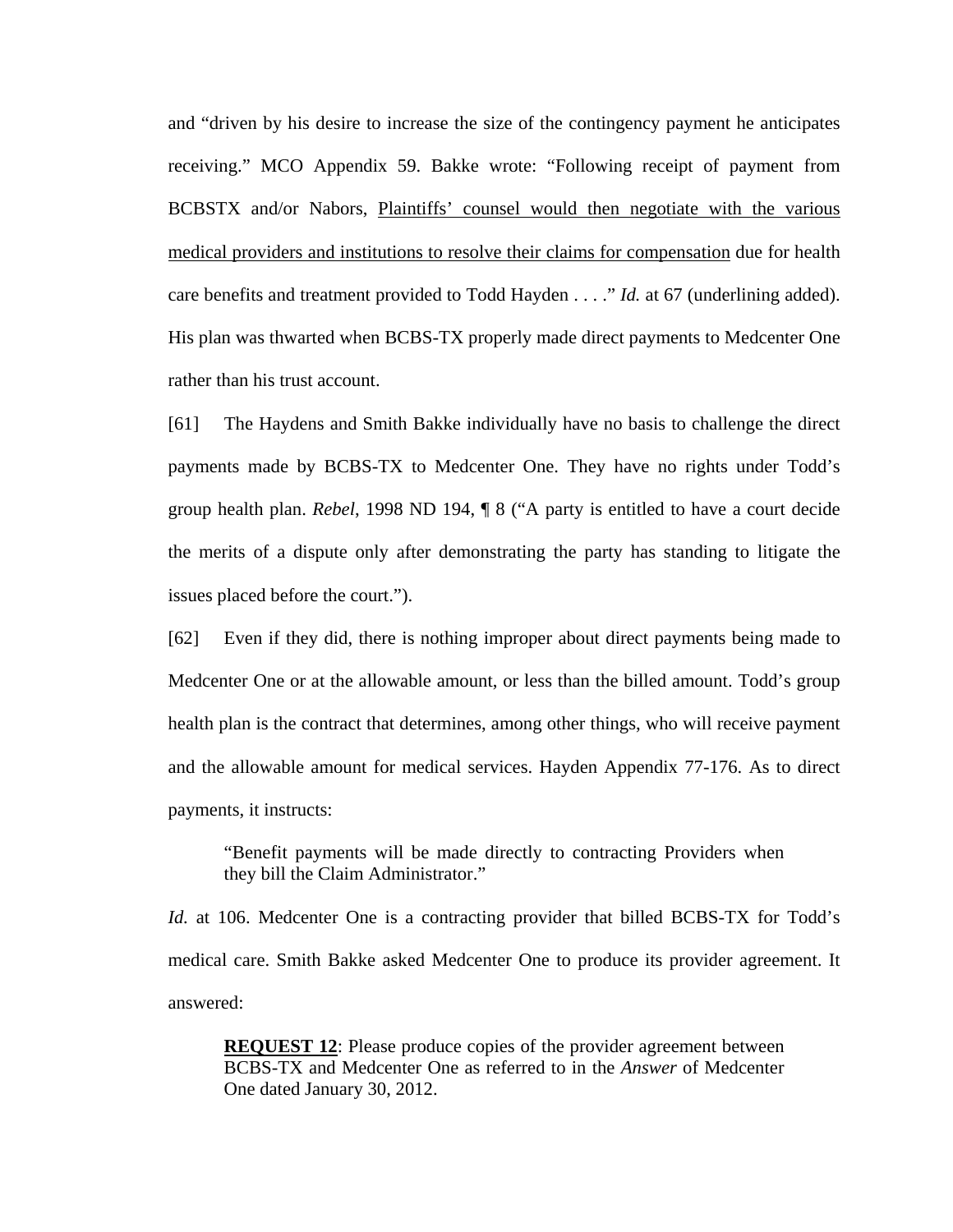**SECOND SUPPLEMENTAL RESPONSE**: The Noridian Mutual Insurance Company Provider Participation Agreement is the agreement that applies to BCBS-TX. This agreement was produced by Medcenter One under its first supplemental response.

MCO Appendix 83(underlining added). Direct payment was also authorized by Arthur Hayden. As Todd's guardian, he authorized "any third party payer/insurer to make direct payment to Medcenter One of all benefits payable for the Patient's care." Hayden Appendix 180,  $\P$ 4.

[63] Todd's group health plan also establishes the amount that will be paid for medical and other services:

"The Allowable Amount is the maximum amount determined by the Claims Administrator to be eligible for consideration for payment for a particular service, supply or procedure. The Claims Administrator has established an Allowable Amount for Medically Necessary services, supplies, and procedures provided by Providers that have contracted with the Claims Administrator or any other Blue Cross and/or Blue Shield Plan, and Providers that have not contracted with the Claims Administrator or any other Blue Cross and/or Blue Shield Plan. When you choose to receive services, supplies, or care from a Provider that does not contract with the Claims Administrator, you will be responsible for any difference between the Claims Administrator's Allowable Amount and the amount charged by the non-contracting Provider. You will also be responsible for charges for services, supplies, and procedures limited or not covered under the Plan, and any applicable Deductibles, Co-Share Amounts, and Copayment Amounts."

*Id.* at 99. Consistent with this provision, BCBS-TX informed Todd of the billed services, the amount billed, and the amount paid. *E.g.*, MCO Appendix 62-64. The notice further explained: "Benefits are being paid at the higher level since you used a contracting provider [Medcenter One] in the PPO network" and: "The amount billed is greater than the amount allowed for this service. You will not be billed for this amount." *Id.*

. . .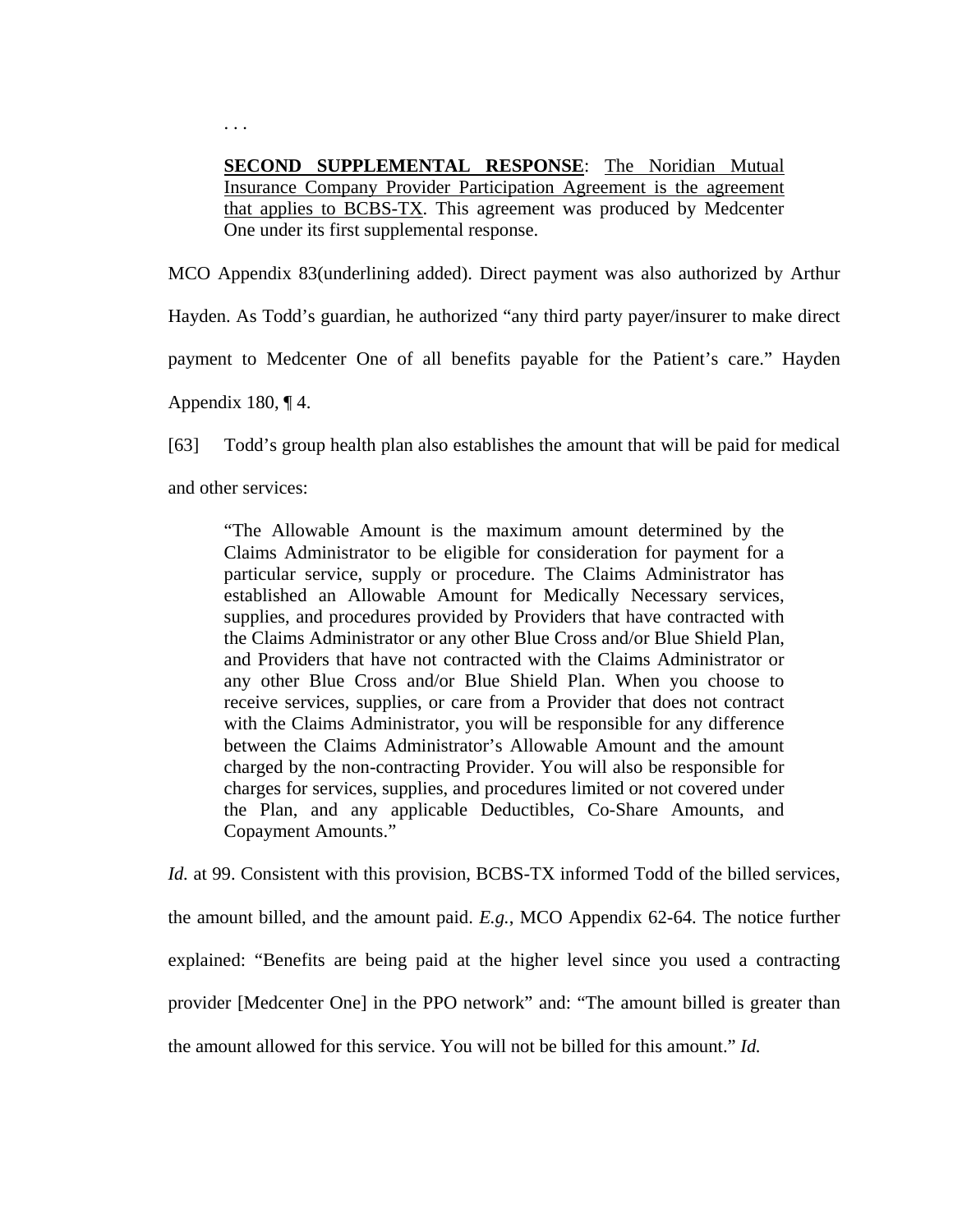[64] Accordingly, the undisputed evidence establishes Medcenter One is a contracting provider with BCBS-TX. Direct payments were properly made under the contracts. Todd's medical debt was paid in full. And, because of Medcenter One's status, Todd did not have to pay the \$239,606.45 difference between billed charges and reimbursement amounts. Without Medcenter One's status, Todd would have had to pay the billed charges.

[65] According to Smith Bakke, however, Todd and the Haydens were entitled to the gross billed charges with payment to them directly. It is an argument premised on Smith Bakke's claim that Medcenter One is not a contracting provider because there is no provider agreement that applied to BCBS-TX and the "backdoor dealings" of Medcenter One and BCBS-TX "to cheat the Haydens out of benefits they were entitled to under the BCBSTX policy." Brief of Appellants, at pp. 36-37. It is an unsupported claim.

[66] Medcenter One did not discuss or negotiate a "settlement" with BCBS-TX or "meddle" between Todd, his parents and BCBS-TX. Medcenter One's interaction with BCBS was only in its role as a covered provider obligated under to submit claims for processing on behalf of its patient. It otherwise had no interaction with BCBS-TX, which is what Smith Bakke was told when it asked Medcenter One:

**INTERROGATORY NO. 19:** Please provide the names of the individuals at Medcenter One who were involved in any discussions with BCBSTX, after BCBSTX reversed its previous wrongful denial of coverage for health insurance benefits for Todd Hayden, regarding the determination that Medcenter One would accept approximately \$500,000 in payment when benefits under the policy were due in the amount of \$777,191. Please state the dates and substance of any such communications.

#### **ANSWER**: None.

MCO Appendix 96.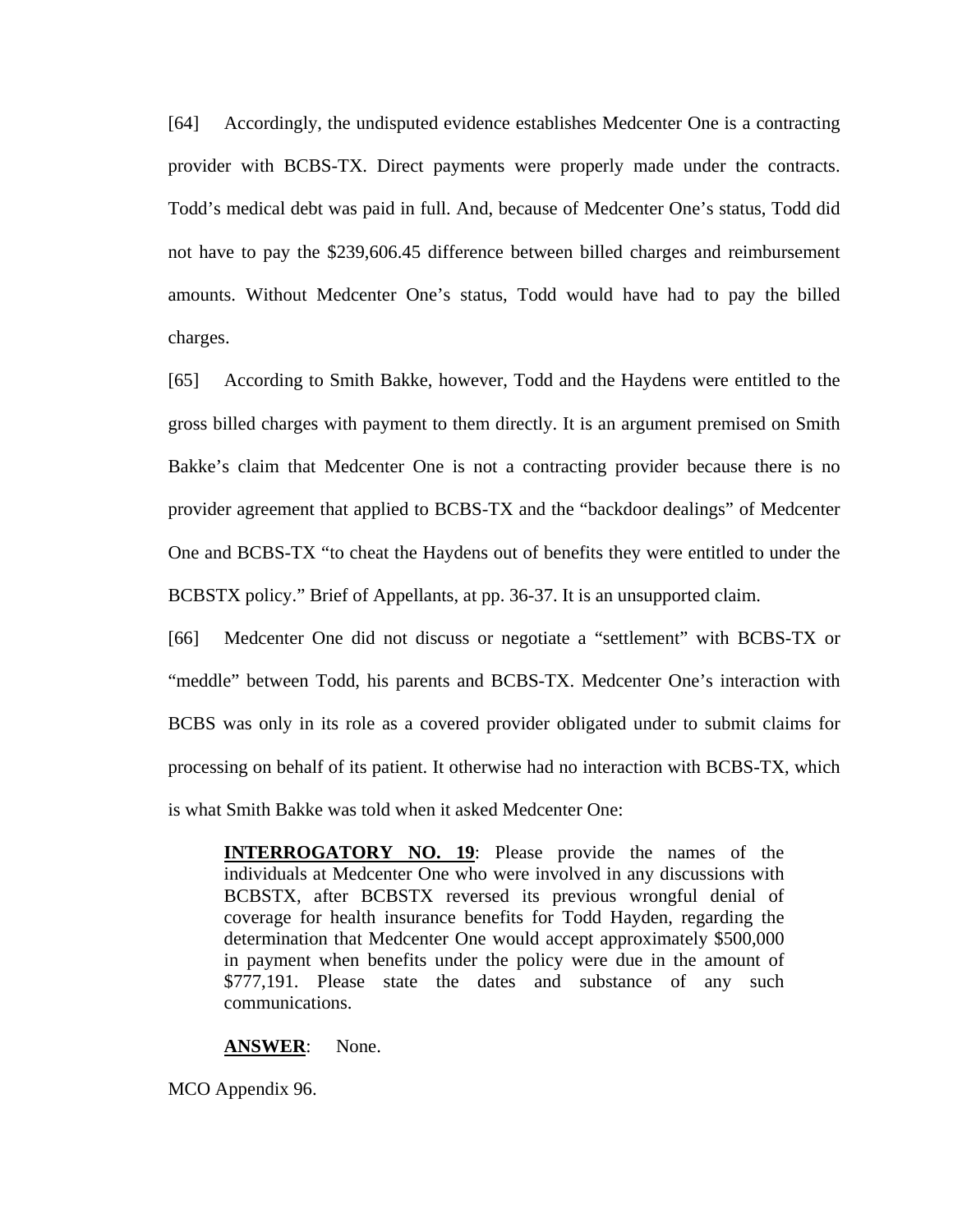[67] Moreover, Smith Bakke's argument places it at odds with Todd and the Haydens. If it is assumed there is no provider agreement and they were entitled to be paid the billed charges of \$777,191, Todd would have had to pay that amount to Medcenter One because, based on his group health plan, that is what he owed. Hayden Appendix 99; *Wilson*, 952 N.E.2d at 797 (explaining "even if Kaiser Permanente's payment to St. Francis were reduced by Wilson's attorney fees, T.W. would still owe that amount to St. Francis"). Accordingly, there would have been no amount from which Bakke could withhold his attorney fees—unless, as he said, he forced Medcenter One to compromise Todd's debt, an admission which necessarily concedes there is no legal basis supporting that Medcenter One is legally responsible to pay his attorney fees.

#### **CONCLUSION**

[68] For the foregoing reasons, Medcenter One, Inc., and Medcenter One Living Centers respectfully request the court affirm the trial court's order granting summary judgment.

Dated this 12<sup>th</sup> day of November 2012

ZUGER KIRMIS & SMITH Attorneys for Appellees Medcenter One, Inc., and Medcenter One Living Centers 316 North Fifth Street, 6th Floor P. O. Box 1695 Bismarck, North Dakota 58502-1695 Telephone: 701-223-2711

By *s/ Tracy Vigness Kolb*\_\_\_\_\_\_\_\_\_\_ Lance D. Schreiner, ID # 03618 lschreiner@zkslaw.com Tracy Vigness Kolb, ID # 05338 tkolb@zkslaw.com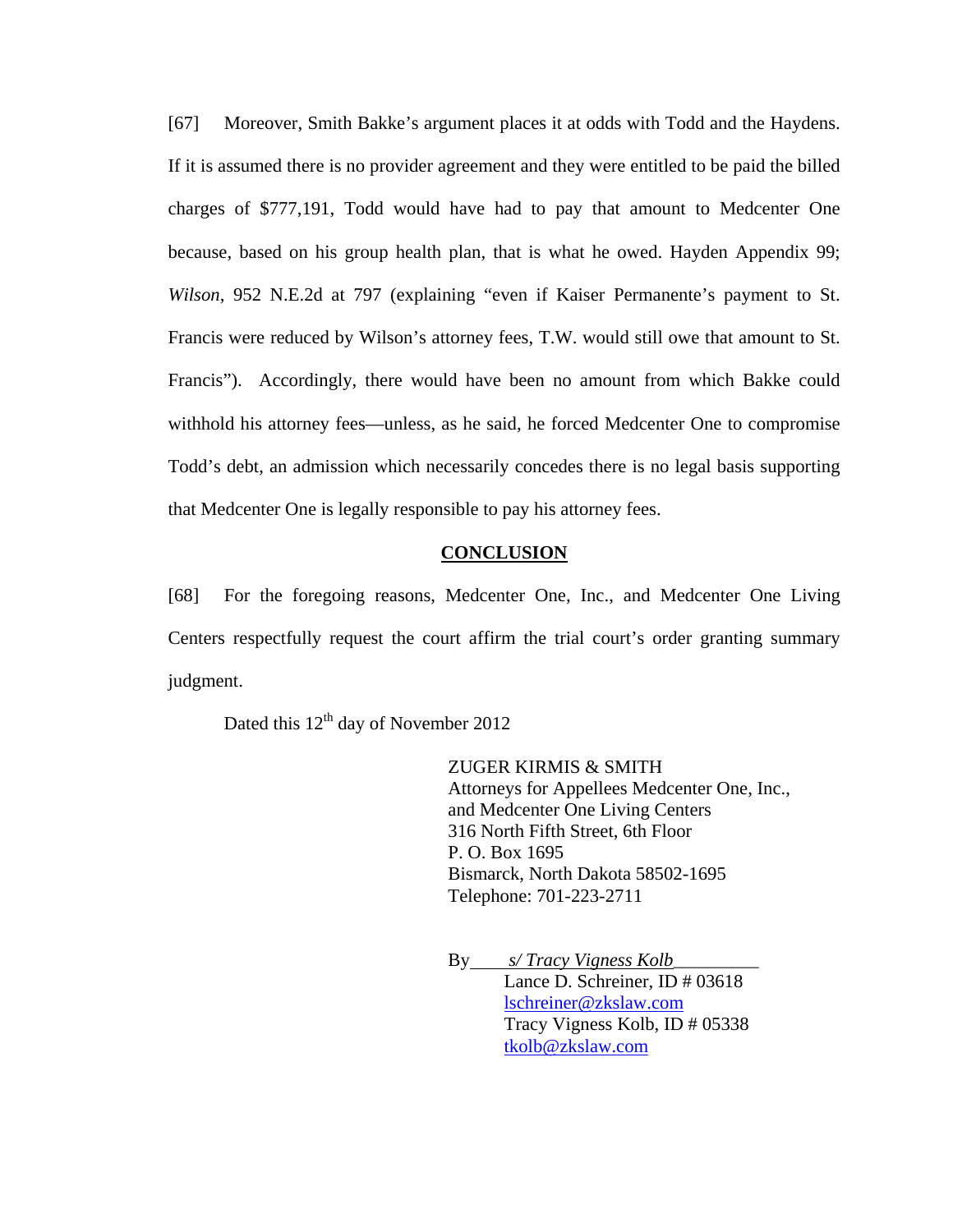## **CERTIFICATE OF COMPLIANCE**

[69] The undersigned, as attorneys for the Appellees Medcenter One, Inc., and Medcenter One Living Centers in the above matter, hereby certify, in compliance with Rule 32(a) of the North Dakota Rules of Appellate Procedure, that the above brief was prepared with proportional type face and that the total number of words in the above brief, excluding words in the table of contents, table of authorities, signature block, certificate of service and certificate of compliance totals 9,960.

Dated this  $12<sup>th</sup>$  day of November, 2012

ZUGER KIRMIS & SMITH Attorneys for Appellees Medcenter One, Inc., and Medcenter One Living Centers 316 North Fifth Street, 6th Floor P. O. Box 1695 Bismarck, North Dakota 58502-1695 Telephone: 701-223-2711

By *s/ Tracy Vigness Kolb*\_\_\_\_\_\_\_\_\_\_ Lance D. Schreiner, ID # 03618 lschreiner@zkslaw.com Tracy Vigness Kolb, ID # 05338 tkolb@zkslaw.com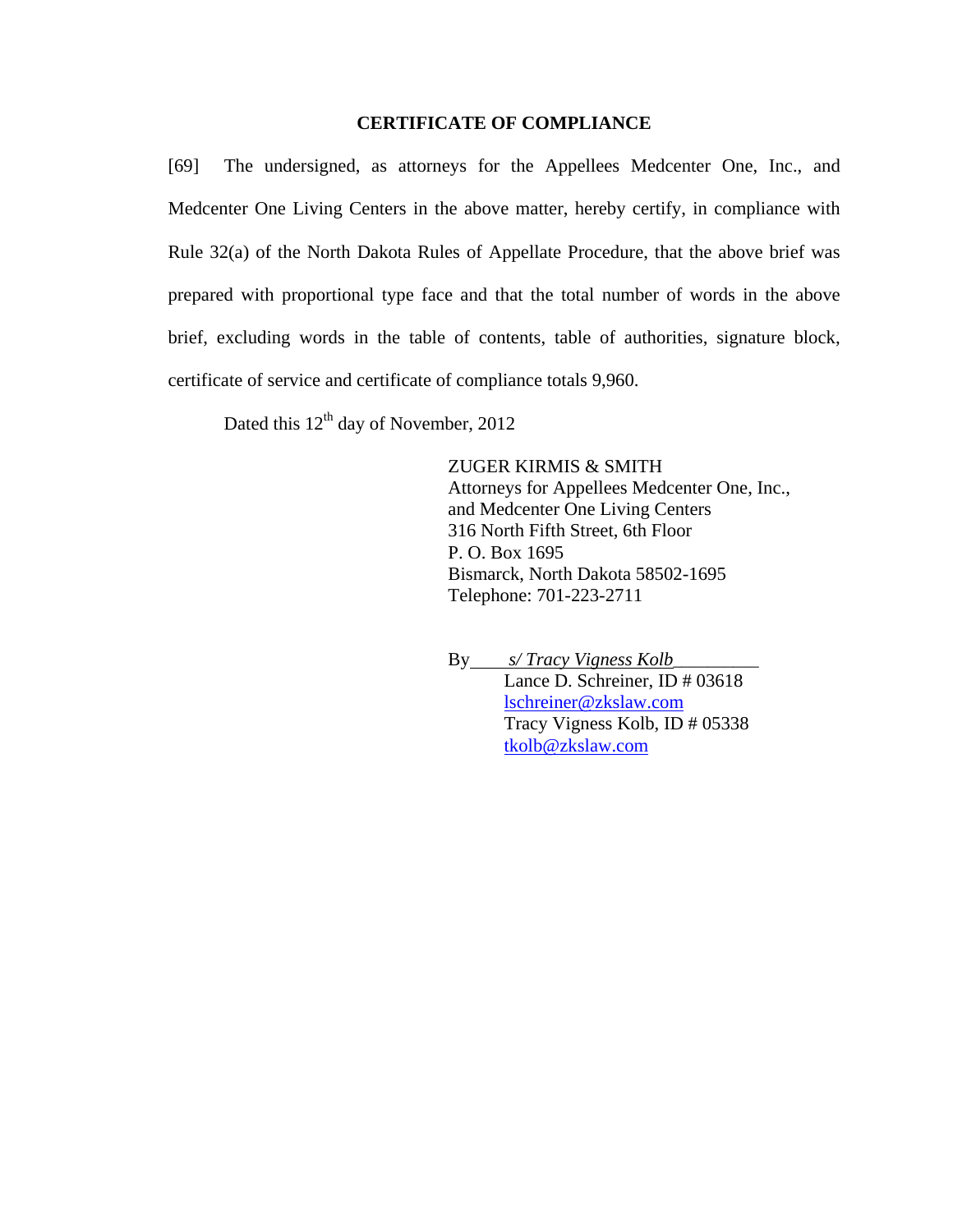#### IN THE SUPREME COURT

## STATE OF NORTH DAKOTA

| Arthur M. Hayden and Joy Lynn Hayden, as co-<br>conservators and co-guardians of Todd Lowell<br>Hayden, and in their individual capacity and Smith<br>Bakke Porsborg Schweigert & Armstrong, | Supreme Court<br>Case No. 20120337 |
|----------------------------------------------------------------------------------------------------------------------------------------------------------------------------------------------|------------------------------------|
| Plaintiffs and Appellants                                                                                                                                                                    |                                    |
| VS.                                                                                                                                                                                          |                                    |
| Medcenter One, Inc., Medcenter One<br>Living Centers, Billings Clinic,<br>and Sidney Health Center,                                                                                          |                                    |
| Defendants                                                                                                                                                                                   |                                    |
| Medcenter One, Inc., Medcenter One<br>Living Centers, and Billings Clinic,<br>Appellees                                                                                                      |                                    |

## APPEAL FROM ORDER ON MOTION FOR SUMMARY JUDGMENT AND JUDGMENT ENTERED JULY 30, 2012 BY THE HONORABLE THOMAS J. SCHNEIDER, SOUTH CENTRAL JUDICIAL DISTRICT, BURLEIGH COUNTY, NORTH DAKOTA, CIVIL NO. 08-2012-CV-00207

## **AFFIDAVIT OF SERVICE**

STATE OF NORTH DAKOTA  $\qquad$  ) ) ss. COUNTY OF BURLEIGH (1)

The undersigned, being first duly sworn on oath, deposes and says that I am a United States citizen, over 18 years of age, and on November 12, 2012, I served true and correct copies of the attached:

- **1. BRIEF OF APPELLEES MEDCENTER ONE, INC., AND MEDCENTER ONE LIVING CENTERS; and**
- **2. APPENDIX**